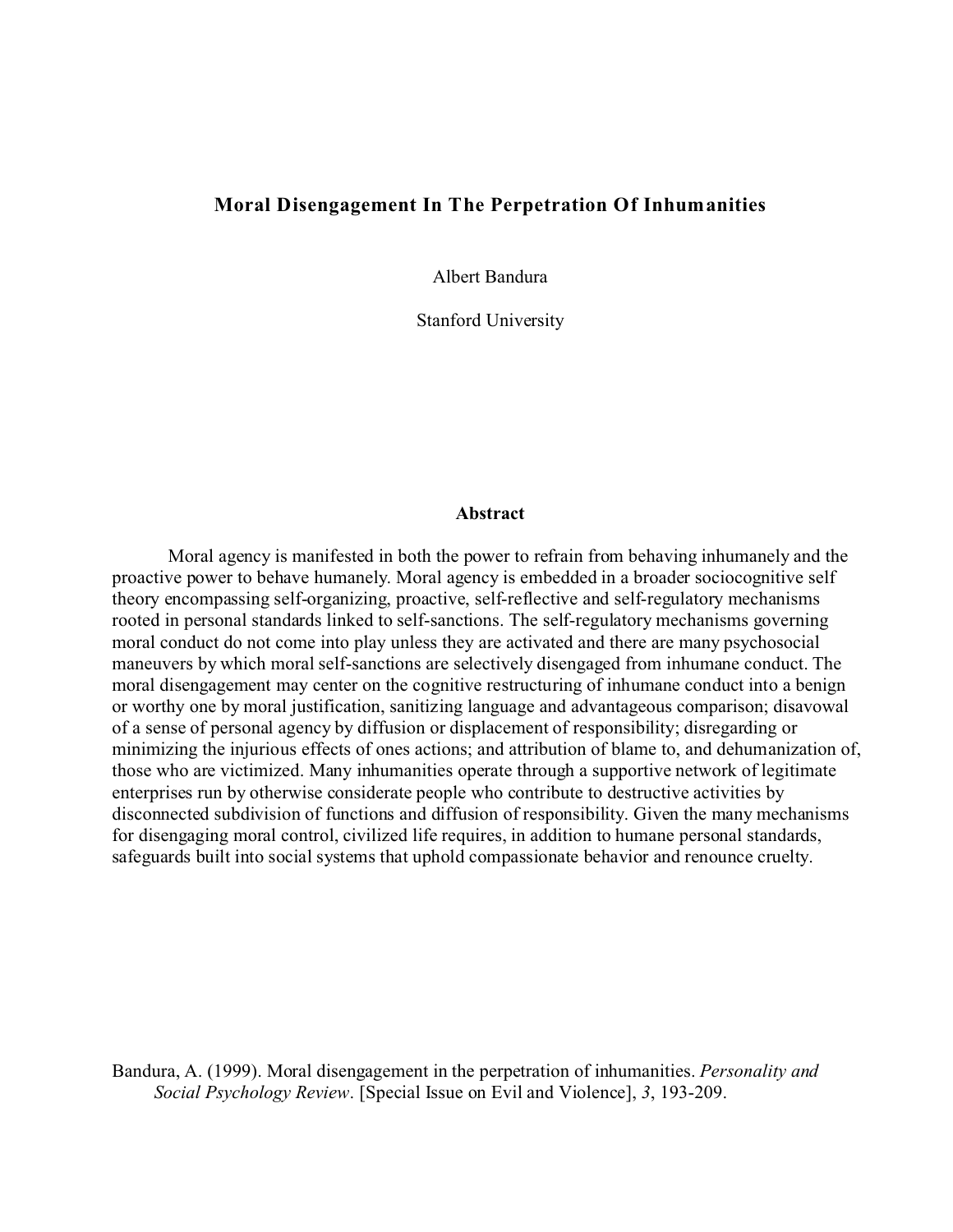The disengagement of moral self-sanctions from inhumane conduct is a growing human problem at both individual and collective levels. In a recent book entitled, *Everybody Does It*, Thomas Gabor (1994) documents the pervasiveness of moral disengagement in all walks of life. Psychological theories of morality focus heavily on moral thought to the neglect of moral conduct. People suffer from the wrongs done to them regardless of how perpetrators might justify their inhumane actions. The regulation of humane conduct involves much more than moral reasoning. A complete theory of moral agency must link moral knowledge and reasoning to moral action. This requires an agentic theory of morality rather than one confined mainly to cognitions about morality. An agentic theory specifies the mechanisms by which people come to live in accordance with moral standards. In social cognitive theory (Bandura, 1986, 1991), moral reasoning is translated into actions through self-regulatory mechanisms rooted in moral standards and self-sanctions by which moral agency is exercised. The moral self is thus embedded in a broader sociocognitive self theory encompassing self-organizing, proactive, self-reflective, and self-regulative mechanisms. These selfreferent processes provide the motivational as well as the cognitive regulators of moral conduct.

In early phases of development, conduct is largely regulated by external dictates and social sanctions. In the course of socialization, people adopt moral standards that serve as guides and as major bases for self-sanctions regarding moral conduct. In this self-regulatory process, people monitor their conduct and the conditions under which it occurs, judge it in relation to their moral standards and perceived circumstances, and regulate their actions by the consequences they apply to themselves. They do things that give them satisfaction and build their sense of self-worth. They refrain from behaving in ways that violate their moral standards because such conduct will bring self-condemnation. The constraint of negative self-sanctions for conduct that violates one's moral standards, and the support of positive self-sanctions for conduct faithful to personal moral standards operate anticipatorily. In the face of situational inducements to behave in inhumane ways, people can choose to behave otherwise by exerting self-influence. Self-sanctions keep conduct in line with personal standards. It is through the ongoing exercise of self-influence that moral conduct is motivated and regulated. This capacity for self-influence gives meaning to moral agency. Selfsanctions mark the presence of moral oughts.

The exercise of moral agency has dual aspects—*inhibitive* and *proactive*. The inhibitive form is manifested in the power to refrain from behaving inhumanely. The proactive form of morality is expressed in the power to behave humanely. In the latter case, individuals invest their sense of selfworth so strongly in humane convictions and social obligations that they act against what they regard as unjust or immoral even though their actions many incur heavy personal costs. Failure to do what is right would incur self-devaluation costs. In this higher-order morality, people do good things as well as refrain from doing bad things. Rorty's (1993) analysis of the moral self in terms of a social-practice morality is another example of a theory that highlights proactive morality rooted in social obligation rather than just the morality of prohibition.

Moral standards do not operate invariantly as internal regulators of conduct, however. Selfregulatory mechanisms do not come into play unless they are activated and there are many social and psychological maneuvers by which moral self-sanctions can be disengaged from inhumane conduct. Selective activation and disengagement of personal control permits different types of conduct by persons with the same moral standards under different circumstances. Figure 1 shows the points in the process of internal control at which moral self-censure can be disengaged from reprehensible conduct. The disengagement may center on the reconstrual of the conduct itself so it is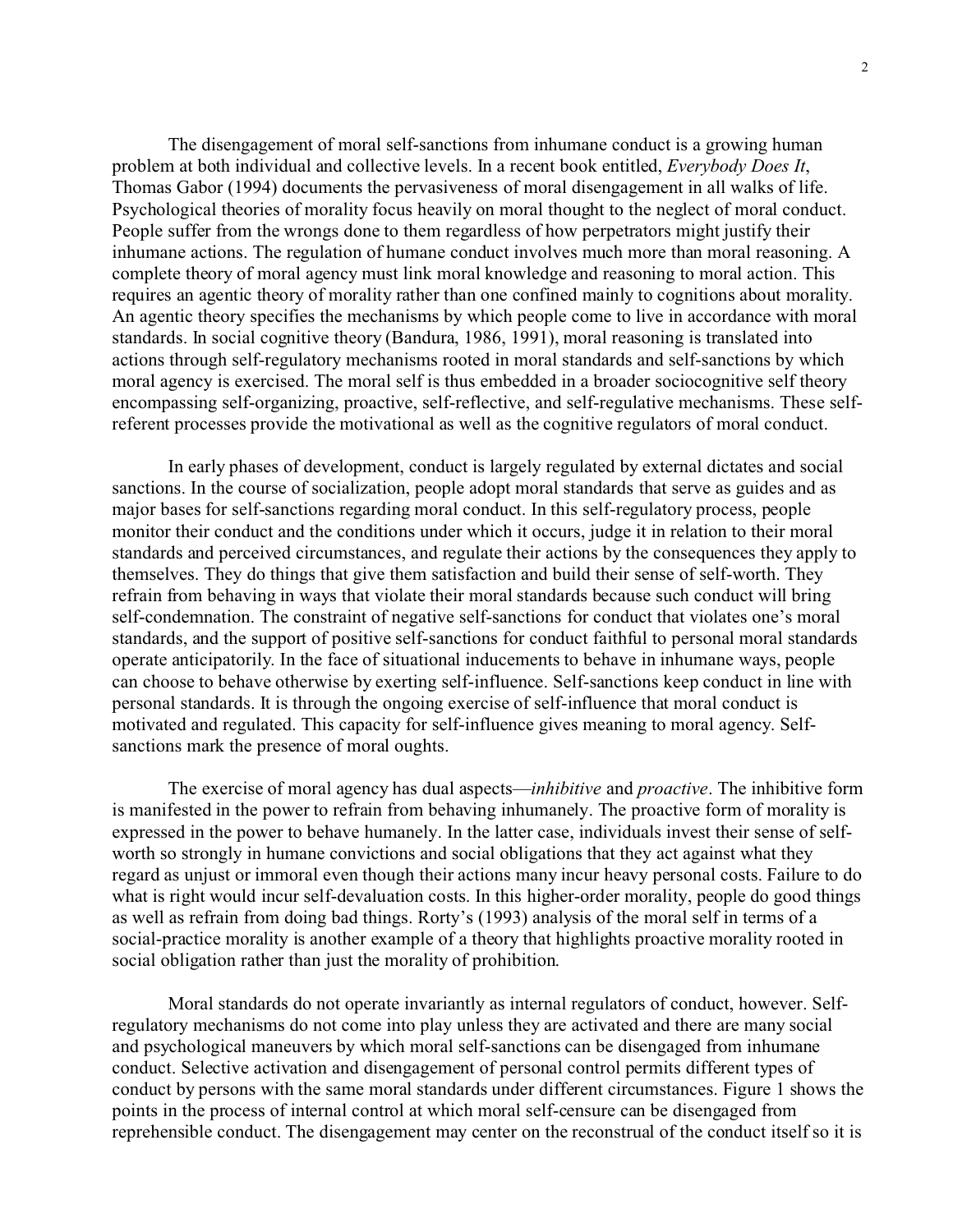not viewed as immoral; the operation of the agency of action so that the perpetrators can minimize their role in causing harm; in the consequences that flow from actions; or on how the victims of maltreatment are regarded by devaluing them as human beings and blaming them for what is being done to them. The sections that follow document how each of these types of moral disengagement function in the perpetration of inhumanities.

> ------------------------------------- Insert Figure 1 about here

-------------------------------------

## **Moral Justification**

One set of disengagement practices operates on the cognitive reconstruction of the behavior itself. People do not ordinarily engage in harmful conduct until they have justified to themselves the morality of their actions. In this process of moral justification, detrimental conduct is made personally and socially acceptable by portraying it as serving socially worthy or moral purposes. People then can act on a moral imperative and preserve their view of themselves as a moral agent while inflicting harm on others. Regional variations in the social sanctioning and use of violent means are predictable from moral justifications rooted in a subcultural code of honor (Cohen & Nisbett, 1994).

Rapid radical shifts in destructive behavior through moral justification are most strikingly revealed in military conduct (Kelman, 1973; Skeykill, 1928). The conversion of socialized people into dedicated fighters is achieved not by altering their personality structures, aggressive drives or moral standards. Rather, it is accomplished by cognitively redefining the morality of killing so that it can be done free from self-censure. Through moral justification of violent means, people see themselves as fighting ruthless oppressors, protecting their cherished values, preserving world peace, saving humanity from subjugation or honoring their country's commitments. Just war tenets were devised to specify when the use of violent force is morally justified. However, given people's dexterous facility for justifying violent means all kinds of inhumanities get clothed in moral wrappings.

Voltaire put it well when he said, "*Those who can make you believe absurdities can make you commit atrocities*." Over the centuries, much destructive conduct has been perpetrated by ordinary, decent people in the name of righteous ideologies, religious principles and nationalistic imperatives (Kramer, 1990; Rapoport & Alexander, 1982; Reich, 1990). Widespread ethnic wars are producing atrocities of appalling proportions. When viewed from divergent perspectives the same violent acts are different things to different people. It is often proclaimed in conflicts of power that one group's terroristic activity is another group's liberation movement fought by heroic fighters. This is why moral appeals against violence usually fall on deaf ears. Adversaries sanctify their own militant actions, but condemn those of their antagonists as barbarity masquerading under a mask of outrageous moral reasoning. Each side feels morally superior to the other.

### **Euphemistic Labeling**

Language shapes thought patterns on which actions are based. Activities can take on very different appearances depending on what they are called. Not surprisingly, euphemistic language is widely used to make harmful conduct respectable and to reduce personal responsibility for it.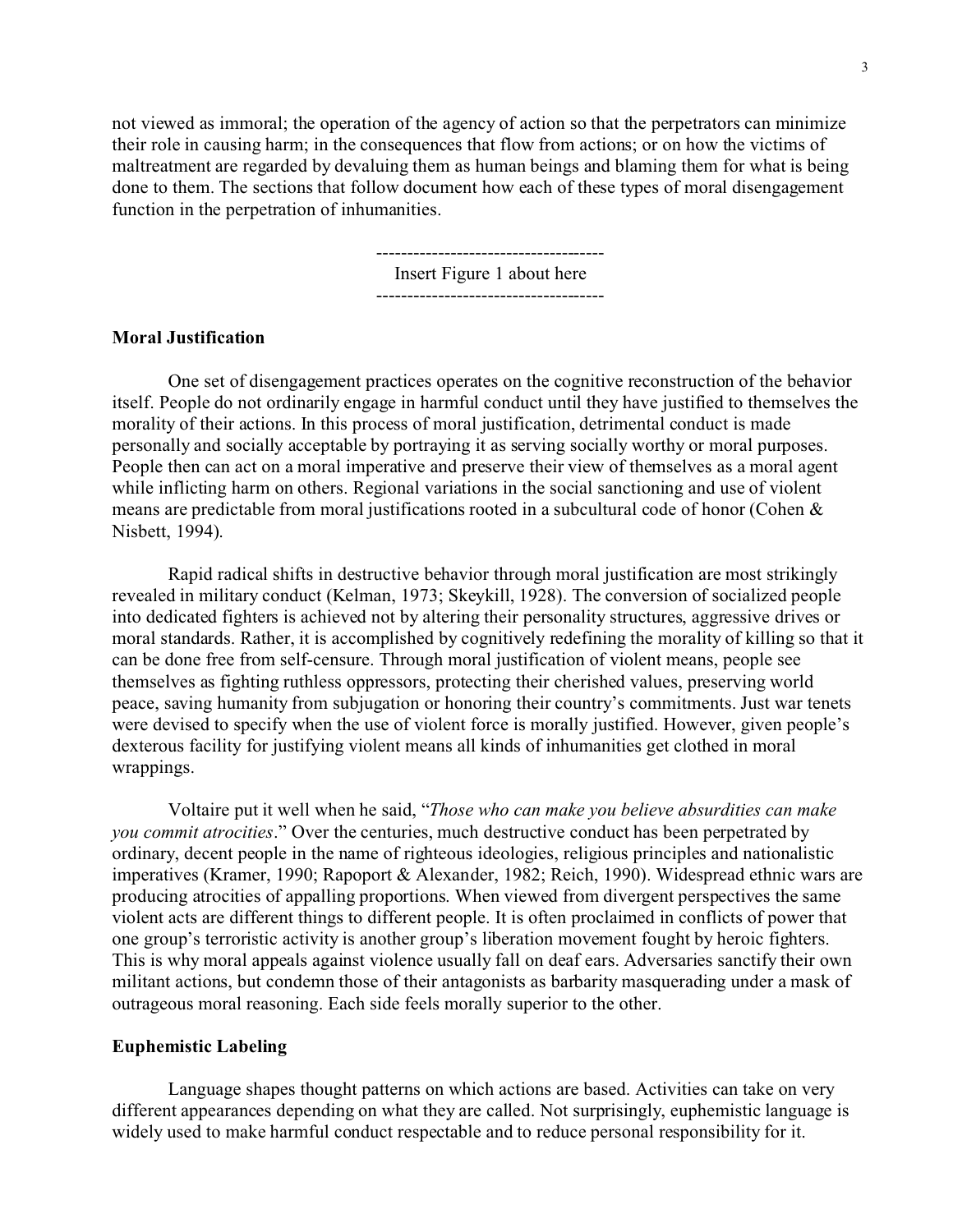Euphemizing is an injurious weapon. People behave much more cruelly when assaultive actions are verbally sanitized than when they are called aggression (Diener, Dineen, Endresen, Beaman, & Fraser, 1975).

In an insightful analysis of the language of nonresponsibility, Gambino (1973) identified the different varieties of euphemisms. One form relies on sanitizing language. By camouflaging pernicious activities in innocent or sanitizing parlance the activities loose much of their repugnancy. Soldiers "*waste*" people rather than kill them. Bombing missions are described as "*servicing the target*," in the likeness of a public utility. The attacks become "*clean, surgical strikes*," arousing imagery of curative activities. The civilians the bombs kill are linguistically converted to "*collateral damage*." In an effort to sanitize state executions, a United States senator proclaimed that, "*Capital punishment is our society's recognition of the sanctity of human life*." This memorable verbal sanitization won him the uncoveted third-place award in the national Doublespeak competition.

Sanitizing euphemisms are also used extensively in unpleasant activities that people do from time to time. In the language of some government agencies, people are not fired, they are given a "*career alternative enhancement*," as though they were receiving a promotion. Being *disfellowshipped* is getting one's self fired by the Baptists. In the Watergate hearings, lies became "*a different version of the facts*." An "*involuntary conversion of a 727*" is a plain old airplane crash. The television industry produces and markets some of the most brutal forms of human cruelty under the sanitized labels of "*action and adventure*" programming. The acid rain that is killing our lakes and forests is merely, "*atmospheric deposition of anthropogenically derived substances*." The nuclear power industry has created its own specialized set of euphemisms for the injurious effects of nuclear mishaps. An explosion becomes an "*energetic disassembly*." And a reactor accident is a "*normal aberration*."

The agentless passive style in depicting events serves as another linguistic tool for creating the appearance that reprehensible acts are the work of nameless forces rather then people (Bolinger, 1982). It is as though people are moved mechanically but are not really the agents of their own acts. Even inanimate objects are sometimes turned into agents. Here is a driver explaining to police how he managed to demolish a telephone pole, "*The telephone pole was approaching*. *I was attempting to swerve out of its way when it struck my front end*."

The specialized jargon of a legitimate enterprise is also misused to lend respectability to an illegitimate one. In the vocabulary of the law breakers in Nixon's administration, criminal conspiracy became a "*game plan*," and the conspirators were "*team players*," like the best of sportsmen. They elevated word corruption to new heights in the service of criminal conduct.

#### **Advantageous Comparison**

Advantageous comparison is another way of making harmful conduct look good. How behavior is viewed is colored by what it is compared against. By exploiting the contrast principle, reprehensible acts can be made righteous. Terrorists see their behavior as acts of selfless martyrdom by comparing them with widespread cruelties inflicted on the people with whom they identify. The more flagrant the contrasting inhumanities, the more likely it is that one's own destructive conduct will appear benevolent. For example, the massive destruction in Vietnam was minimized by portraying the American military intervention as saving the populous from Communist enslavement.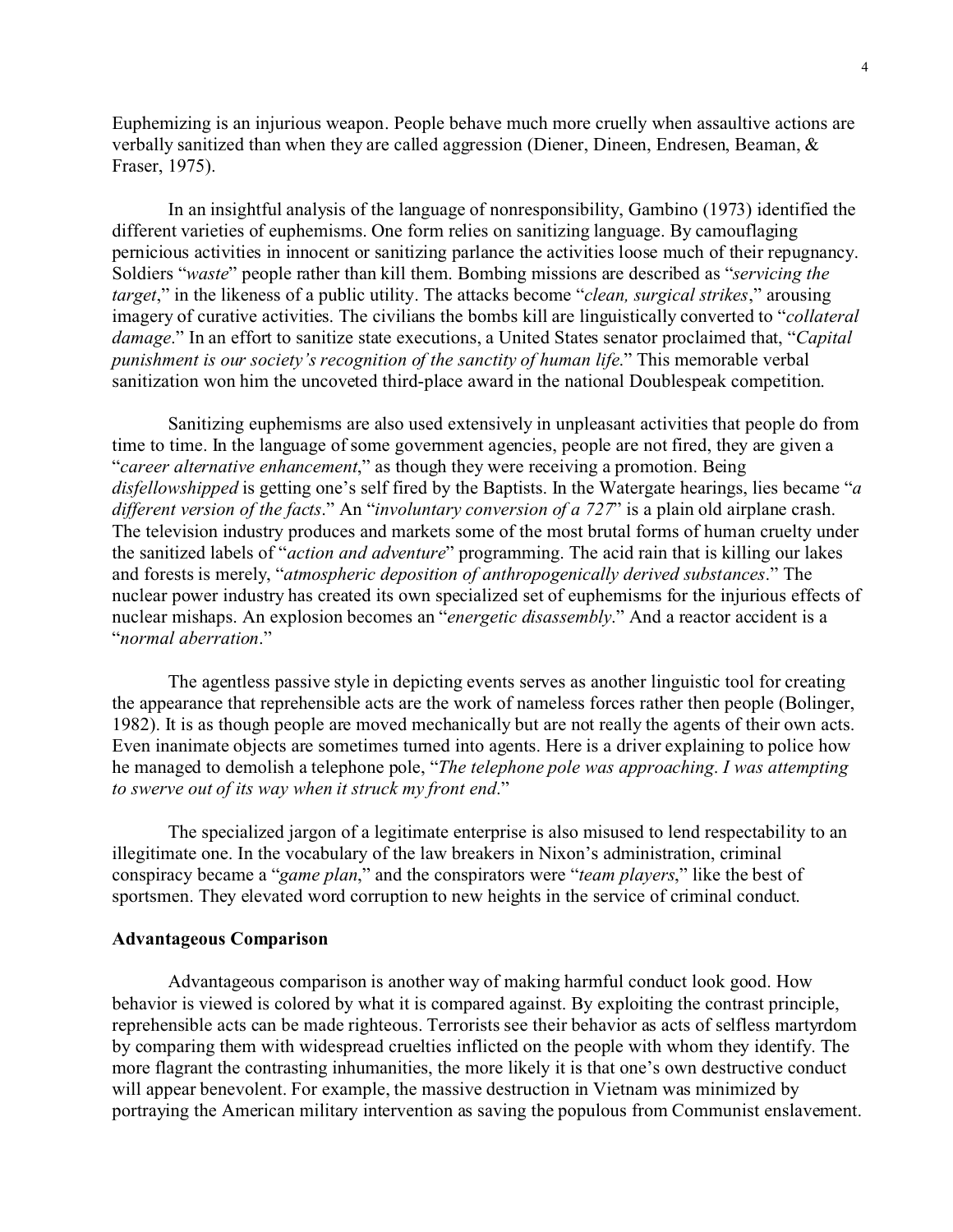Expedient historical comparison also serves self-exonerating purposes. For example, apologists for the lawlessness of political figures they support cite transgressions by past rival administrations as vindications. Adapters of violent means are quick to point out that democracies, such as those of France and the United States, were achieved through violence against oppressive rule.

Exonerating comparison relies heavily on moral justification by utilitarian standards. The task of making violence morally acceptable from a utilitarian perspective is facilitated by two sets of judgments. First, nonviolent options are judged to be ineffective to achieve desired changes, thus removing them from consideration. Second, utilitarian analyses using advantageous comparisons with actual or anticipated threats by one's adversaries affirm that one' injurious actions will prevent more human suffering than they cause. The utilitarian cost-benefit calculus, however, can be quite slippery in specific applications. The future contains many uncertainties and ambiguities. Human predictive judgment is, therefore, subject to a lot of biases (Nisbett & Ross, 1980). As a result, calculations of long-term human costs and benefits are often suspect. There is much subjectivity in estimating the gravity of potential threats. Moreover, violence is often used as a weapon against small threats on the grounds that they will escalate and spread to where they will take a heavy toll on human suffering if left unchecked. The frequently invoked "domino effect" reflects this type of escalative projection error concerning the likely course of events. Judgment of gravity justifies choice of options. But preference for violent options often biases judgment of gravity.

Assessments of conflictful realities and the best means to deal with them can be flawed by biasing social processes as well as by inferential errors from uncertain information. The information on which judgments are made may be tainted by the policy biases of those gathering and interpreting it (March, 1982). The use of superficial similarities in the framing of issues can distort judgment of the justification of violent means (Gilovich, 1981). For example, in judging how the United States should respond to a totalitarian threat toward a small nation by another country, people advocated a more interventionist course of action when the international crisis was likened to another Munich, representing political appeasement to Nazi Germany, than when it was likened to another Vietnam, representing a disastrous military entanglement. Gilovich adds a new twist to Santayana's adage that those who forget the past are condemned to repeat it: Those who see unwarranted likeness to the past are disposed to misapply its lessons.

Cognitive restructuring of harmful conduct through moral justifications, sanitizing language, and exonerating comparisons is the most powerful set of psychological mechanisms for disengaging moral control. Investing harmful conduct with high moral purpose not only eliminates self-censure. It engages self-approval in the service of destructive exploits. What was once morally condemnable, becomes a source of self-valuation. Functionaries work hard to become proficient at them and take pride in their destructive accomplishments.

### **Displacement of Responsiblity**

Moral control operates most strongly when people acknowledge that they cause harm by their detrimental actions. The second set of disengagement practices operates by obscuring, or minimizing the agentive role in the harm one causes. People will behave in ways they normally repudiate if a legitimate authority accepts responsibility for the effects of their conduct (Diener, 1977; Milgram, 1974). Under displaced responsibility, they view their actions as stemming from the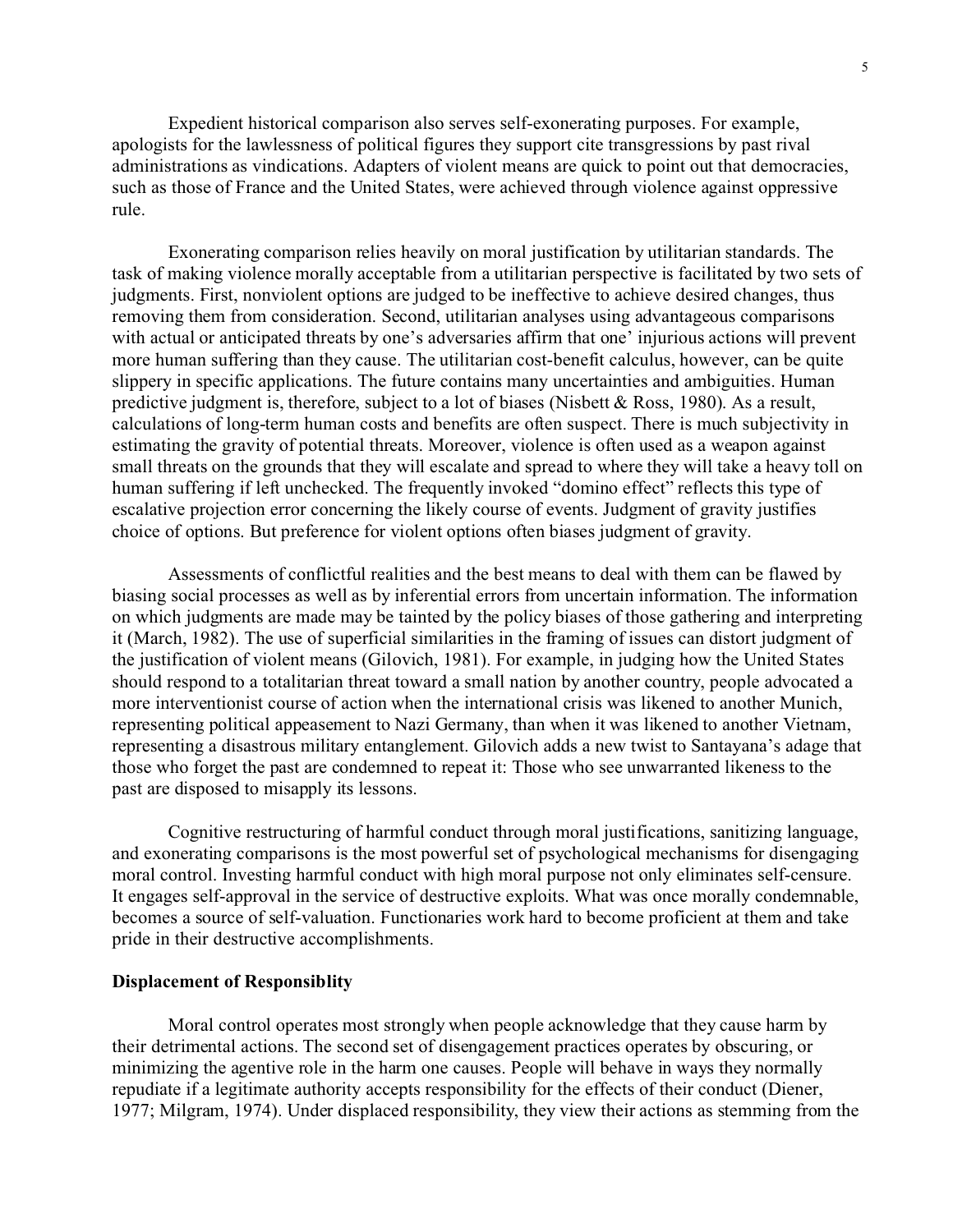dictates of authorities rather than being personally responsible for them. Because they are not the actual agent of their actions, they are spared self-condemning reactions.

Self-exemption from gross inhumanities by displacement of responsibility is most gruesomely revealed in socially sanctioned mass executions. Nazi prison commandants and their staffs divested themselves of personal responsibility for their unprecedented inhumanities (Andrus, 1969). They claimed they were simply carrying out orders. Self-exonerating obedience to horrific orders is similarly evident in military atrocities, such as the My Lai massacre (Kelman & Hamilton, 1989).

In psychological studies of disengagement of moral control by displacement of responsibility, authorities explicitly authorize injurious actions and hold themselves responsible for the harm caused by their followers. For example, Milgram (1974) got people to escalate their level of aggression by commanding them to do so and telling them that he took full responsibility for the consequences of their actions. As shown in Figure 2, the greater the legitimacy and closeness of the authority issuing injurious commands, the higher the level of obedient aggression.

> ------------------------------------ Insert Figure 2 about here ------------------------------------

The sanctioning of harmful conduct in everyday life differs in two important ways from the direct authorizing system examined by Milgram. Responsibility is rarely assumed that openly. Only obtuse authorities would leave themselves accusable of authorizing harmful acts. They usually invite and support harmful conduct in insidious ways for personal and social reasons. Through surreptitious sanctioning practices they can shield themselves from social condemnation should the courses of action go awry. They also have to live with themselves. Sanctioning by indirection enables them to protect against loss of self-respect for authorizing human cruelty.

In detrimental schemes, authorities act in ways that keep themselves intentionally uninformed. As our Secretary of State instructed a presidential advisor in the Iran affair, "*Just tell me what I need to know*," Authorities do not go looking for evidence of wrongdoing. Obvious questions that would reveal incriminating information remain unasked so officials do not find out what they do not want to know. Implicit agreements, insulating social arrangements and authorization by indirection are used to leave the higher echelons unblamable.

When harmful practices are publicized, they are officially dismissed as only isolated incidents arising from misunderstanding of what had been authorized or the blame is assigned to subordinates, who get portrayed as misguided or overzealous. Investigators who go looking for incriminating records of authorization display naiveté about the insidious ways that pernicious practices are usually sanctioned and carried out. One finds decisional arrangements of foggy nonresponsibility rather than incriminating traces of smoking guns.

There is another basic difference from the direct authorizing system. Obedient functionaries do not cast off all responsibility for their behavior as if they were mindless extensions of others. If they disowned all responsibility, they would perform their duties only when told to do so. It requires a strong sense of responsibility, rooted in ideology, to be a good functionary. It is , therefore, important to distinguish between two levels of responsibility: Duty to one's superiors and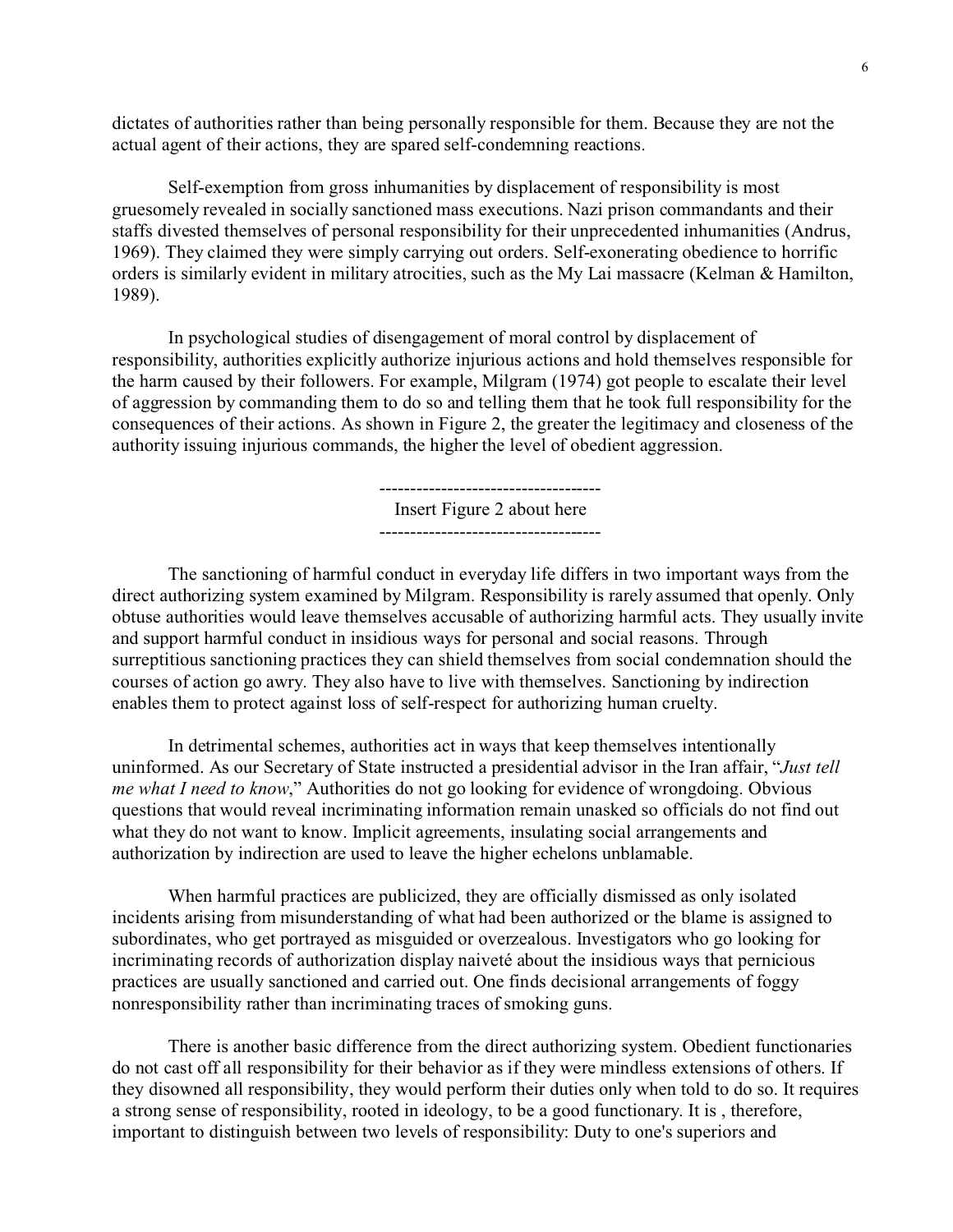accountability for the effects of one's actions. The best functionaries are those who honor their obligations to authorities but feel no personal responsibility for the harm they cause. They work dutifully to be good at their evil-doing. Followers who disowned responsibility, without being bound by a sense of duty, would be quite unreliable in performing their duties when the authorities are not around.

Goldhagen (1996) documents that many of the perpetrators in the German genocide infantry were more than willing executioners. Disengagement practices operate within sociopolitical structures that shape their expression and affect their prevalence. Cultural hatreds create low thresholds for the disengagement of moral self-sanctions. Inhumanities toward human beings cast in devalued categories and invested with vile attributes become not only permissible but righteously approvable.

## **Diffusion of Responsibility**

The exercise of moral control is also weakened when personal agency is obscured by diffusing responsibility for detrimental behavior. Kelman (1973) provides a discerning analysis of the different ways in which a sense of personal agency get obscured by diffusing personal accountability. There are several ways of doing it. A sense of responsibility can be diffused, and thereby diminished, by division of labor. Most enterprises require the services of many people, each performing subdivided jobs that seem harmless in themselves. After activities become routinized into detached subfunctions, people shift their attention from the morality of what they are doing to the operational details and efficiency of their specific job.

Group decision making is another common practice that gets otherwise considerate people to behave inhumanely. When everyone is responsible, no one really feels responsible. Social organizations go to great lengths to devise mechanisms for obscuring responsibility for decisions that will affect others adversely. Collective action is still another expedient for weakening moral control (Zimbardo, 1995). Any harm done by a group can always be attributed largely to the behavior of others (Bandura, Underwood, & Fromson, 1975). Figure 3 shows the level of harm inflicted on others on repeated occasions depending on whether it was done as a group or individually. People act more cruelly under group responsibility than when they hold themselves personally accountable for their actions.

> $-$ Insert Figure 3 about here ---------------------------------

### **Disregard or Distortion of Consequences**

Additional ways of weakening moral control operate by disregarding or distorting the effects of one's actions. When people pursue activities that are harmful to others for reasons of personal gain or social pressure, they avoid facing the harm they cause or minimize it. If minimization does not work, the evidence of harm can be discredited. As long as the harmful results of one's conduct are ignored, minimized, distorted or disbelieved, there is little reason for self-censure to be activated.

It is easier to harm others when their suffering is not visible and when injurious actions are physically and temporally remote from their effects. Our death technologies have become highly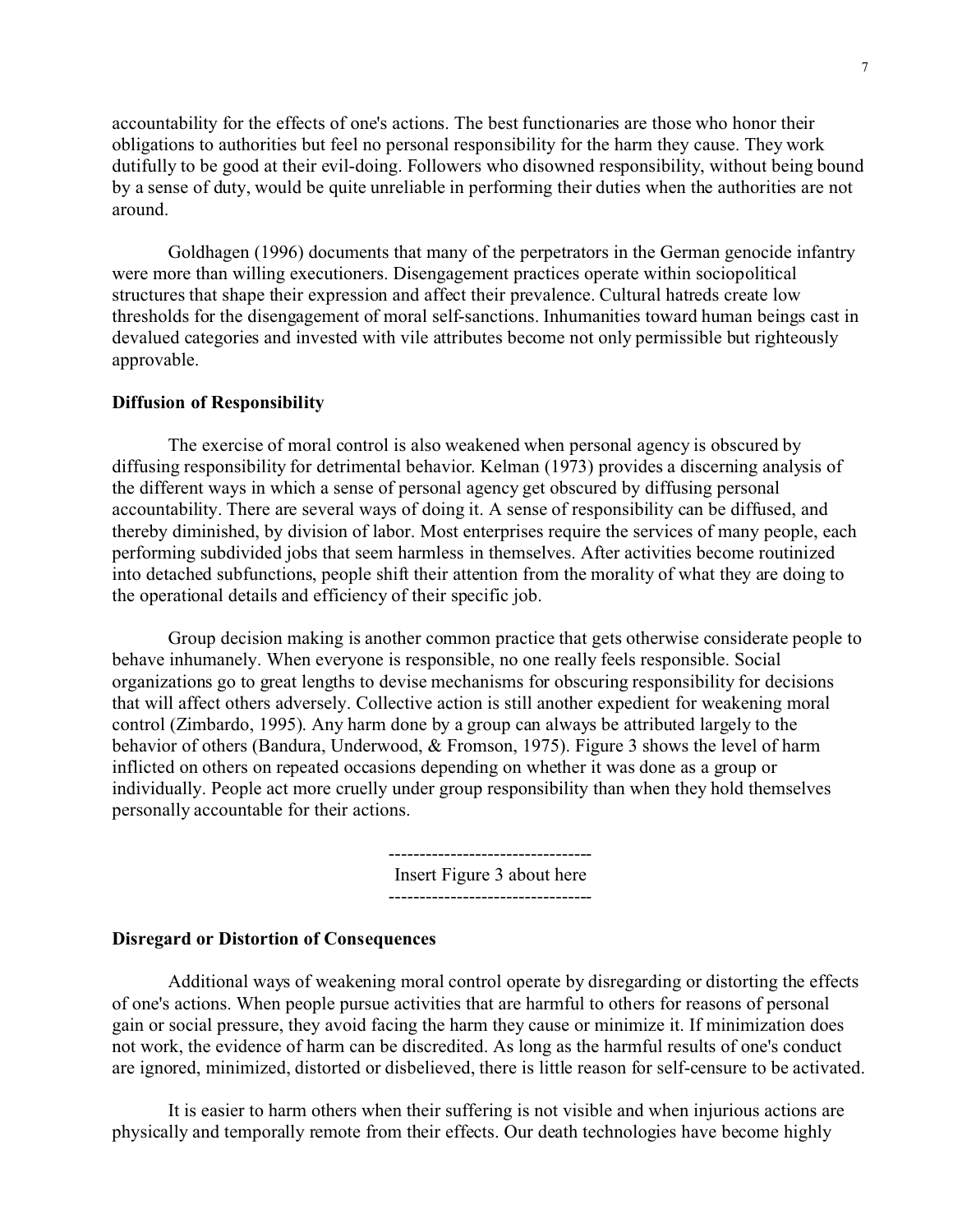lethal and depersonalized. We are now in the era of faceless warfare, in which mass destruction is delivered remotely with deadly accuracy by computer and laser controlled systems. When people can see and hear the suffering they cause, vicariously aroused distress and self-censure serve as selfrestrainers (Bandura, 1992). As shown in Figure 4, people are less compliant to the injurious commands of authorities as the victims' pain becomes more evident and personalized (Milgram, 1974). Even a high sense of personal responsibility is a weak restrainer of injurious conduct when aggressors do not see the harm they inflict on their victims (Tilker, 1970).

> ------------------------------------ Insert Figure 4 about here ------------------------------------

A Pulitzer prize was awarded for a powerful photograph that captured the anguished cries of a girl whose clothes were burned off by the napalm bombing of her village in Vietnam. This single humanization of inflicted destruction probably did more to turn the American public against the war than the countless reports filed by journalists. The military now bans cameras and journalists from battlefield areas to block disturbing images of death and destruction.

Most organizations involve hierarchical chains of command in which superiors formulate plans and intermediaries transmit them to functionaries who then carry them out. The farther removed individuals are from the destructive end results, the weaker is the restraining power of injurious effects. Disengagement of moral control is easiest for the intermediaries in a hierarchical system -- they neither bear responsibility for the decisions nor do they carry them out and face the harm being inflicted (Kilham & Mann, 1974).

### **Dehumanization**

The final set of disengagement practices operates on the recipients of detrimental acts. The strength of moral self-censure depends partly on how the perpetrators view the people they mistreat. Correlative interpersonal experiences during formative years, in which people experience joys and suffer pain together, create the foundation for empathic responsiveness to the plight of others (Bandura, 1986). To perceive another in terms of common humanity activates empathetic emotional reactions through perceived similarity and a sense of social obligation (Bandura, 1992; McHugo, Smith, & Lanzetta, 1982). The joys and suffering of those with whom one identifies are more vicariously arousing than are those of strangers or of individuals who have been divested of human qualities. It is, therefore, difficult to mistreat humanized persons without suffering personal distress and self-condemnation.

Self-censure for cruel conduct can be disengaged by stripping people of human qualities. Once dehumanized, they are no longer viewed as persons with feelings, hopes and concerns but as subhuman objects (Keen, 1986; Kelman, 1973). They are portrayed as mindless "*savages*," "*gooks*," and the other despicable wretches. If dispossessing one's foes of humanness does not weaken selfcensure, it can be eliminated by attributing demonic or bestial qualities to them. They become "*satanic fiends*," "*degenerates*," and other bestial creatures. It is easier to brutalize people when they are viewed as low animal forms, as when Greek torturers referred to their victims as "*worms*" (Gibson & Haritos-Fatouros, 1986).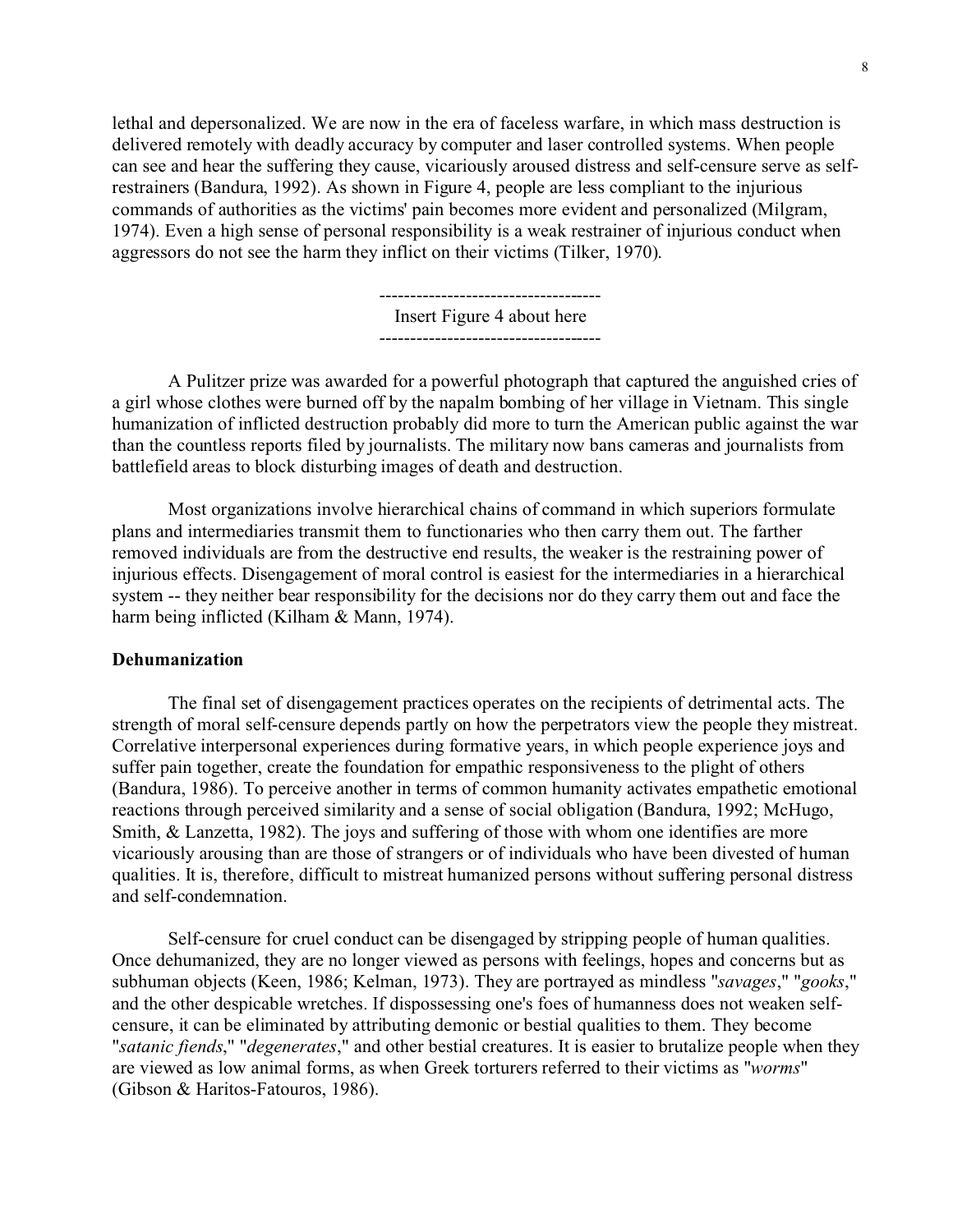During wartime, nations cast their enemies in the most dehumanized, demonic and bestial images to make it easier to kill them (Ivie, 1980). The process of dehumanization is an essential ingredient in the perpetration of inhumanities. Primo Levi (1987) reports an incident in which a Nazi camp commandant was asked why they went to such extreme lengths to degrade their victims, whom they were going to kill anyway. The commandant chillingly explained that it was not a matter of purposeless cruelty. Rather, the victims had to be degraded to the level of subhuman objects so that those who operated the gas chambers would be less burdened by distress.

In experimental studies of the perniciousness of the combined effect of dehumanization and a diminished sense of personal responsibility, a supervisory team was given the power to punish a group of problem solvers with varying intensities of electric shock for deficient performances (Bandura, et al., 1975). The punishment was administered either personally or collectively to the performing recipients characterized in either humanistic, animalistic or neutral terms. Unbeknown to the supervisors, the administered shocks were never delivered to the recipients. Dehumanized individuals were treated more punitively than those who have been invested with human qualities (Bandura, et al., 1975). Figure 5 depicts the power of dehumanization to promote human punitiveness. The promotive power of diffused responsibility was presented earlier in Figure 3.

> ---------------------------------- Insert Figure 5 about here ----------------------------------

Combining diffused responsibility with dehumanization greatly escalates the level of punitiveness. In contrast, personalization of responsibility and humanization of others together have a powerful self-restraining effect (Figure 6). The supervisor's self-regulatory evaluative reactions to performing a punitive role differed markedly across the different disengagement conditions. Those who assumed personal responsibility for their actions with humanized individuals rarely expressed self-exonerative justifications and uniformly disavowed punitive sanctions. By contrast, when performers were divested of humaness and punished collectively, the supervisors often voiced exonerative justifications for punitive sanctions and were disinclined to condemn their use. This is especially true when punitive sanctions were dysfunctionally applied in increasing intensities that impaired rather then improved group performance. Self-exonerators behave more harshly than do self-disapprovers of punitive actions.

> ----------------------------------------- Insert Figures 6 about here

> -----------------------------------------

Many conditions of contemporary life are conducive to impersonalization and dehumanization (Bernard, Ottenberg, & Redl, 1965). Bureaucratization, automation, urbanization and high geographical mobility lead people to relate to each other in anonymous, impersonal ways. In addition, social practices that divide people into ingroup and outgroup members produce human estrangement that fosters dehumanization. Strangers can be more easily depersonalized than can acquaintances.

Under certain conditions, wielding institutional power changes the powerholders in ways that are conducive to dehumanization. This happens when persons in positions of authority have coercive power over others with few safeguards for constraining their behavior. Powerholders come to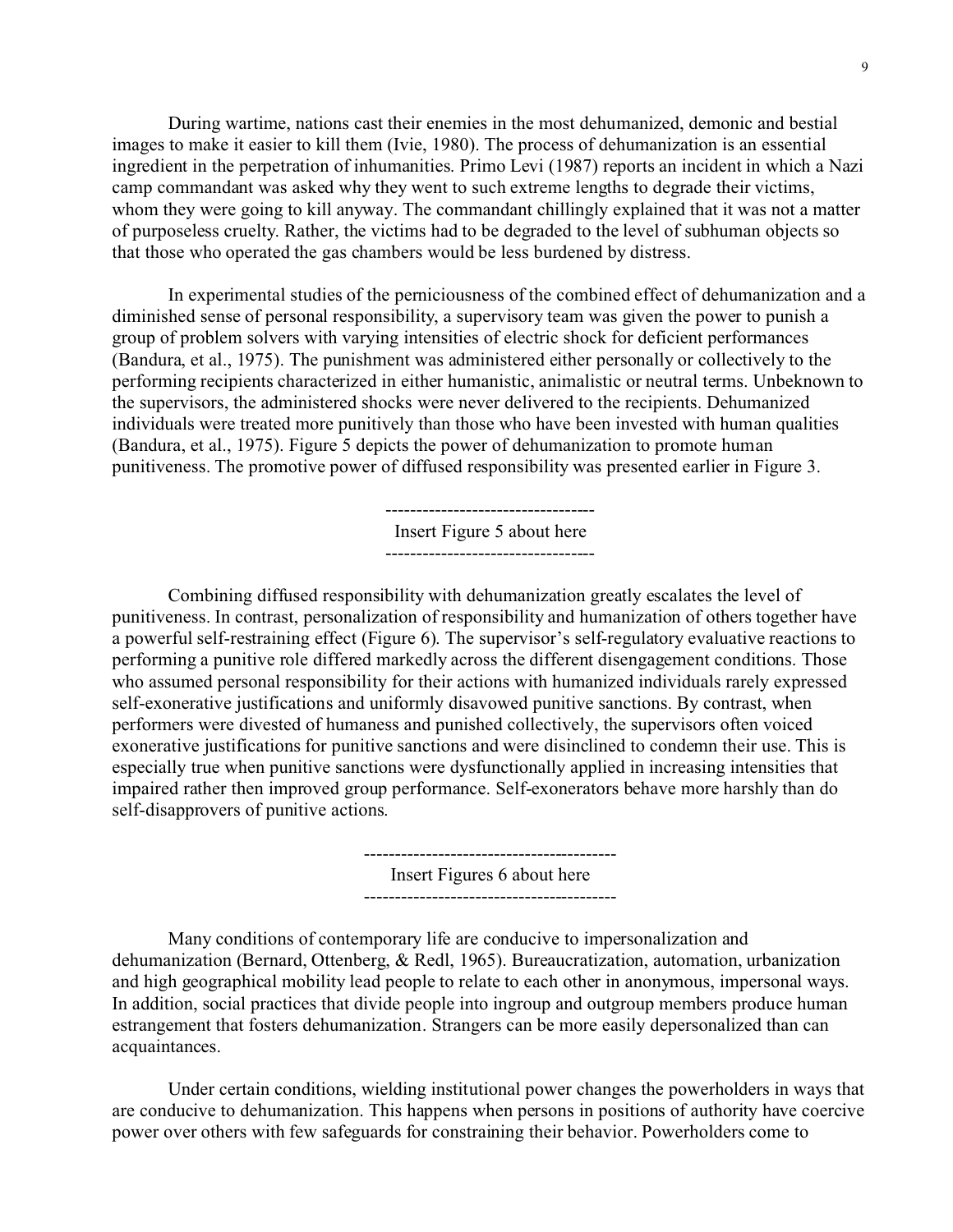devalue those over whom they wield control (Kipnis, 1974). Even college students, who had been randomly assigned to serve as either inmates or guards given unilateral power in a simulated prison, quickly come to treat their charges in degrading, tyrannical ways (Haney, Banks, & Zimbardo, 1973).

The findings from research on the different mechanisms of moral disengagement are in accord with the historical chronicle of human atrocities: It requires conducive social conditions rather than monstrous people to produce atrocious deeds. Given appropriate social conditions, decent, ordinary people can be led to do extraordinarily cruel things.

### **Power of Humanization**

Psychological theorizing and research tends to emphasize how easy it is to bring out the worst in people through dehumanization and other self-exonerative means. The sensational negative findings receive the greatest attention. For example, Milgram's research on obedient aggression is widely cited as evidence that good people can be talked into performing cruel deeds. What is rarely noted, is the equally striking evidence that most people refuse to behave cruelly, even under unrelenting authoritarian commands, if the situation is personalized by having them inflict pain by direct personal action rather than remotely and they see the suffering they cause (Bandura, et al., 1975; Milgram, 1974). Even when punitive sanctions are the only means available and they are highly functional in producing desired results, those exercising that power cannot get themselves to behave punitively toward humanized individuals (See Figure 7). In contrast, when punitive sanctions are dysfunctional because they usually fail to produce results, punitiveness is precipitously escalated toward dehumanized individuals. The failure of degraded individuals to change in response to punitive treatment is taken as further evidence of their culpability that justifies intensified punitiveness toward them.

> -------------------------------- Insert Figure 7 about here

---------------------------------

The emphasis on obedient aggression is understandable considering the prevalence of people's inhumanities to one another. But the power of humanization to counteract cruel conduct also has considerable social import. People's recognition of the social linkage of their lives and their vested interest in each other's welfare help to support actions that instill them with a sense of community. The affirmation of common humanity can bring out the best in others.

The My Lai massacre graphically illustrates the dual aspects of moral agency. An American platoon, led by Lt. Calley, had massacred 500 Vietnamese women, children and elderly men. Insightful analyses have documented how moral self-sanctions were disengaged from the brutal collective conduct (Kelman & Hamilton, 1989). A ceremony, 30 years in coming, was held at the Vietnam Veteran's Memorial honoring extraordinary heroism of prosocial morality (Zganjar, 1998). The moral courage that was honored testifies to the remarkable power of humanization. Thompson, a young helicopter pilot, swooped down over the village of My Lai on a search and destroy mission as the massacre was occurring . He spotted an injured girl, marked the spot with a smoke signal and radioed for help. Much to his horror, he saw a soldier flip her over and spray her with a round of fire. Upon seeing the human carnage in an irrigation ditch and soldiers firing into the bodies, he realized that he was in the midst of a massacre.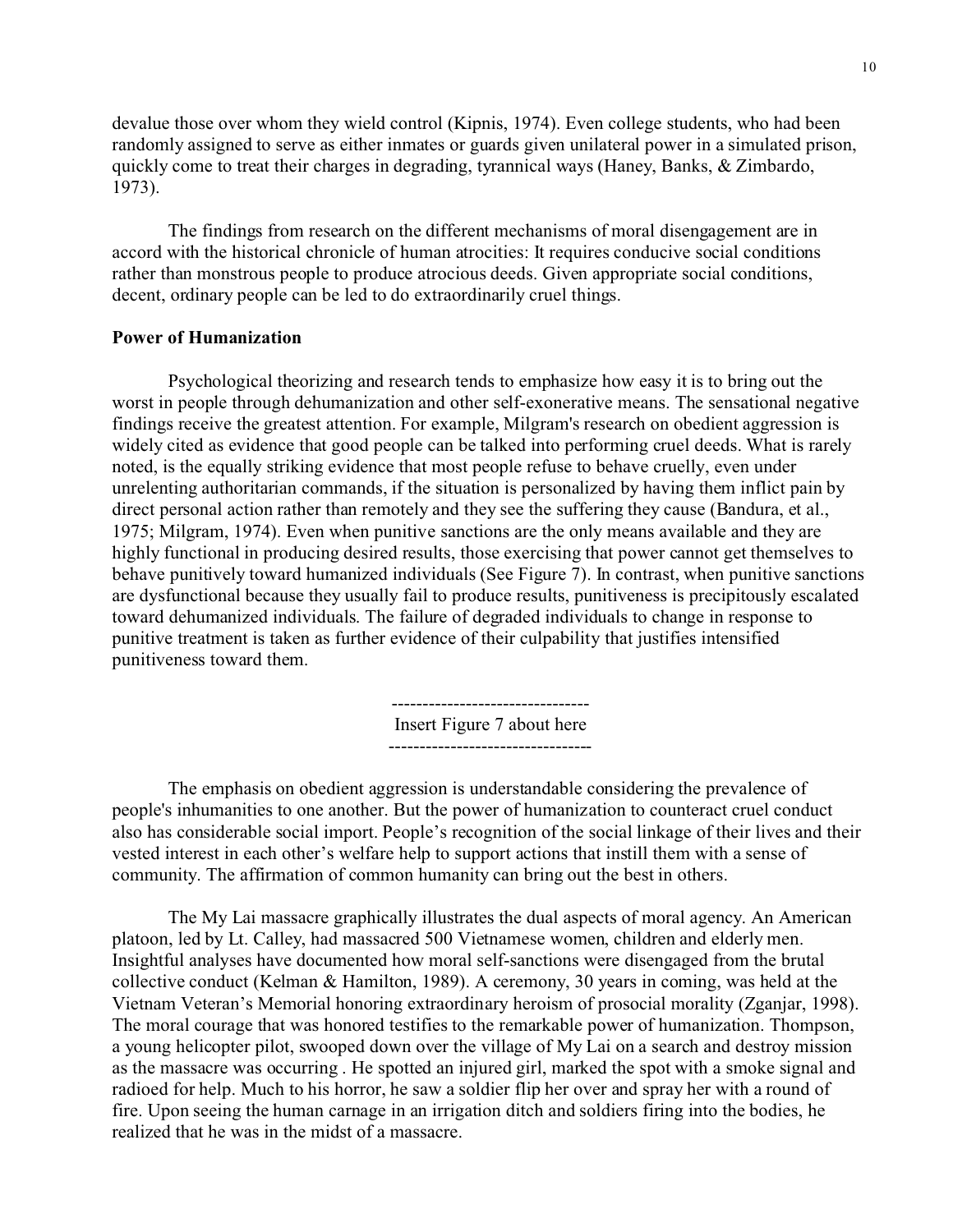He was moved to proactive moral action by the sight of a terrified woman with a baby in her arms and a child clinging to her leg. As he explained his sense of common humanity, "*These people were looking at me for help and there is no way I could turn by back on them*." He told the commanding officer to help him remove the remaining villagers. The officer replied that, "*The only help they'll get is a hand grenade*." Thompson moved his helicopter in the line of fire and commanded his gunner to fire on his approaching countrymen if they tried to harm the villagers. He radioed the accompanying gunships for help and together they airlifted the remaining dozen villagers to safety. He flew back to the irrigation ditch where they found and rescued a 2-year-old boy still clinging to his dead mother. Thompson described his empathetic human linkage: "*I had a son at home about the same age*."

Proactive moral action is regulated in large part by resolute *engagement* of the mechanisms of moral agency. In the exercise of proactive morality people act in the name of humane principles when social circumstances dictate expedient, transgressive and detrimental conduct; they disavow use of valued social ends to justify destructive means; sacrifice their well-being for their convictions; take personal responsibility for the consequences of their actions; remain sensitive to the suffering of others; and see human commonalities rather than distance themselves from others or divest them of human qualities.

Social psychology often emphasizes the power of the situation over the individual. In the case of remarkable moral courage, the individual triumphs as a moral agent over compelling situational pressures to behave otherwise. Such moral heroism is most strikingly documented in rescuers who risked their lives, often over prolonged periods fraught with extreme danger, to save from the Holocaust persecuted Jews with whom they had no prior acquaintance and had nothing material or social to gain by doing so (Oliner & Oliner, 1988; Stein, 1988). Humanization can rouse empathic sentiments and a strong sense of social obligation linked to evaluative self-sanctions that motivate humane actions on others' behalf at sacrifice of one's self-interest or even at one's own peril (Bandura, 1986). In the case of the rescuers, a resolute personal obligation for the welfare of persecuted individuals overrode self-concern despite the grave risks and heavy burdens the extended protective care entailed. Rescuers viewed their behavior as a human duty rather than as extraordinary acts of moral heroism. Once the protective relationship was initiated, the development of social bonds heightened the force of empathic concern and moral obligation.

### **Attribution of Blame**

Blaming one's adversaries or circumstances is still another expedient that can serve selfexonerative purposes. In this process, people view themselves as faultless victims driven to injurious conduct by forcible provocation. Punitive conduct is, thus, seen as a justifiable defensive reaction to belligerent provocations. Conflictful transactions typically involve reciprocally escalative acts. One can select from the chain of events a defensive act by the adversary and portray it as initiating provocation. Victims then get blamed for bringing suffering on themselves. Self-exoneration is also achievable by viewing one's harmful conduct as forced by compelling circumstances rather than as a personal decision. By fixing the blame on others or on circumstances, not only are one's own injurious actions excusable but one can even feel self-righteous in the process.

Justified abuse can have more devastating human consequences than acknowledged cruelty. Mistreatment that is not clothed in righteousness makes the perpetrator rather than the victim blameworthy. But when victims are convincingly blamed for their plight, they may eventually come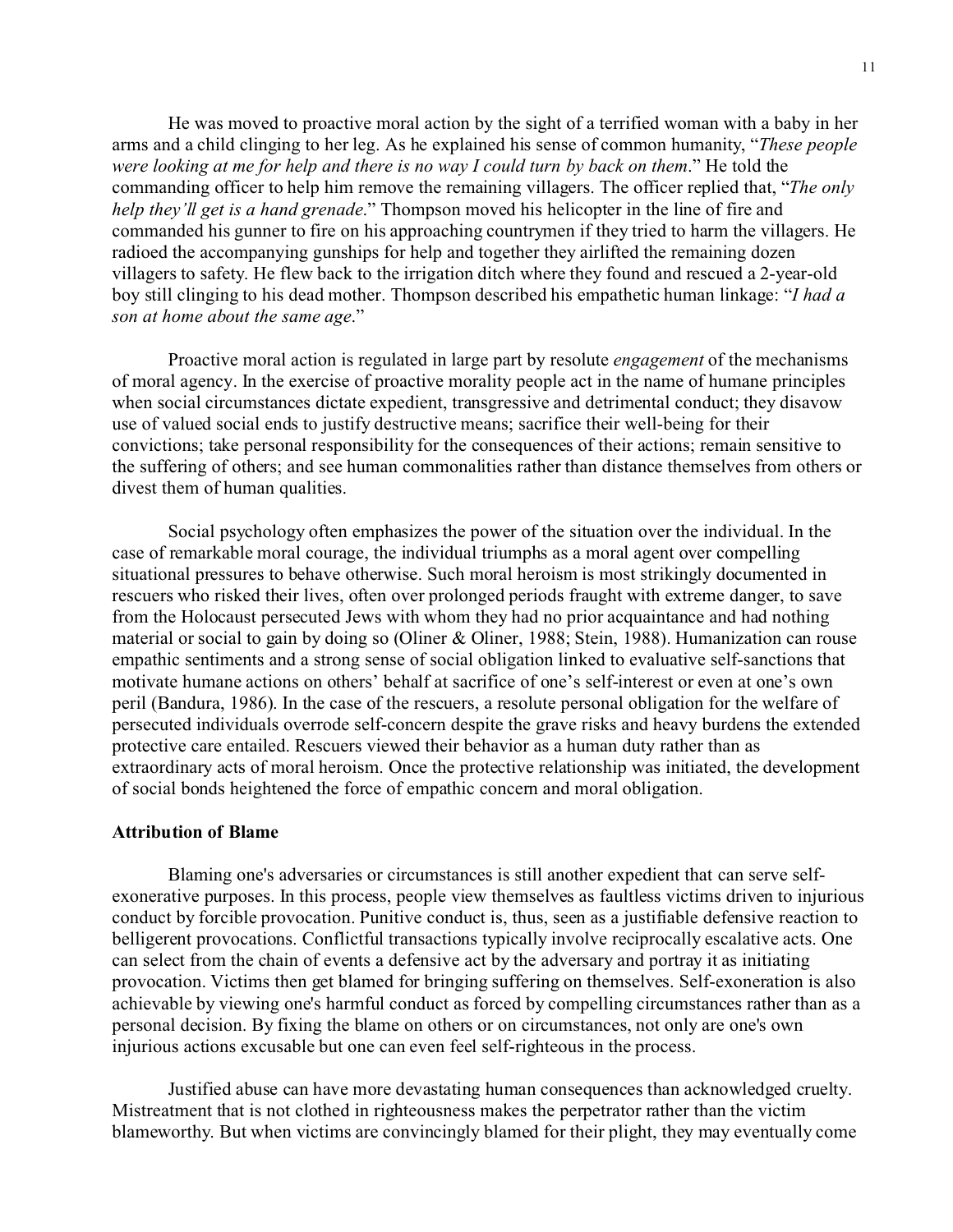to believe the degrading characterizations of themselves (Hallie, 1971). Exonerated inhumanity is, thus, more likely to instill self-contempt in victims than inhumanity that does not attempt to justify itself. Seeing victims suffer maltreatment for which they are held partially responsible leads observers to derogate them (Lerner & Miller, 1978). The devaluation and indignation aroused by ascribed culpability provides further moral justification for even greater maltreatment.

## **Gradualistic Moral Disengagement**

Disengagement practices will not instantly transform considerate persons into cruel ones. Rather, the change is achieved by gradual disengagement of self-censure. People may not even recognize the changes they are undergoing. Initially, they perform milder aggressive acts they can tolerate with some discomfort. After their self-reproof has been diminished through repeated enactments, the level of ruthlessness increases, until eventually acts originally regarded as abhorrent can be performed with little personal anguish or self-censure. Inhumane practices become thoughtlessly routinized.

The gradual disengagement of morality is illustrated by a prison guard, who assisted in the execution of convicts by gassing. Putting people to death requires subdivision of the task to get someone to do it. The guards role was limited to strapping the legs to the death chair. This spared him the image of executioner, "*I never pulled the trigger*. *I wasn't the executioner*," he explained. Executioners require heavy use of euphemisms as well. The guard received \$35 extra for each execution. In a linguistic rechristening of deathly gassing as benevolent caring, he remarked "*That was a lot of money for baby-sitting*." He described the changes he had undergone over the course of 126 executions as follows: "*It never bothered me, when I was down at their legs strapping them in*. *But after I'd get home, I'd think about it. But then it would go away*. *And then, at last, it was just another job*." Haney (1997) presents a systematic analysis of the way in which capital trials are structured to enlist the various mechanisms of moral disengagement. This enables jurors to sentence a human being to death. Executions have become routinized to the point where there are no longer any vigils or media coverage at the midnight executions. Societal executions are now not only out of sight, but out of mind.

Sprinzak (1986; 1990) has shown that terrorists, whether on the political left, or right, evolve gradually rather than set out to become radicals. The process of radicalization involves a gradual disengagement of moral sanctions from violent conduct. It begins with prosocial efforts to change particular social policies and opposition to officials, who are intent on keeping things as they are. Embittering failures to accomplish social change and hostile confrontations with authorities and police lead to growing disillusionment and alienation from the whole system. Escalative battles culminate in terrorists' efforts to destroy the system and its dehumanized rulers.

## **Moral Disengagement in the Merchandising of Deathly Wares**

So far I have described the different mechanisms of moral disengagement individually. In the transactions of everyday life they operate in concert within a sociostructural context to promote inhumanities. This is well illustrated in Thomas' (1982) analyses of the activities of an American weapons dealer named Terpil. He supplied despots with weapons, assassination equipment and the latest in terrorist technology. This case is especially informative because it shows vividly that those who trade in human destruction do not do it alone. They depend heavily on the moral disengagement of a network of reputable agents managing respectable enterprises.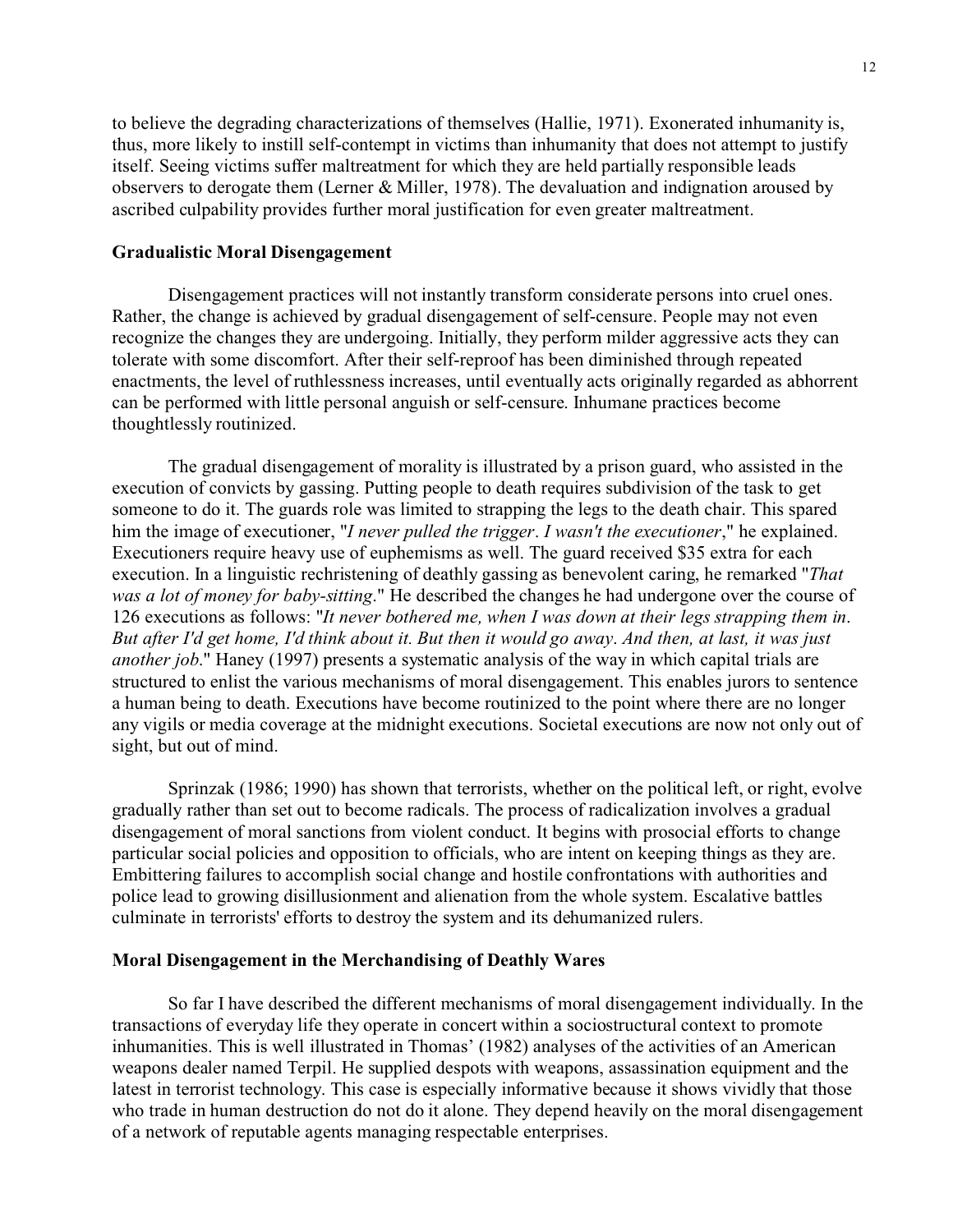Terpil became a weapons merchant after he fell from grace at the Central Intelligence Agency. He masked his death operations in the euphemisms of a legitimate business fulfilling "*consumer needs*," under the sanitized name, *Intercontinental Technology*. To spare himself any self-censure for contributing to human atrocities, he actively avoided knowledge of the purposes to which his weapons would be put. "*I don't ever want to know that*," he said. When asked whether he was ever haunted by any thoughts about the human suffering his deathly wares might cause, he explained that a weapons dealer cannot afford to think about human consequences, "*If I really thought about the consequences all the time, I certainly wouldn't have been in this business*. *You have to blank it off*."

Probes for any signs of self-reproach only brought self-exonerative comparisons. When asked if he felt any qualms about supplying torture equipment to Idi Amin, Terpil replied with justification by advantageous comparison. As he put it, "*I'm sure that the people from Dow Chemical didn't think of the consequences of selling napalm*. *If they did, they wouldn't be working at the factory*. *I doubt very much if they'd feel any more responsible for the ultimate use than I did for my equipment*." When pressed about the atrocities committed at Amin's torture chambers, Terpil repeated his depersonalized view, "*I do not get wrapped up emotionally with the country*. *I regard myself basically as neutral, and commercial*." To give legitimacy to his "*private practice*," he claimed that he aided British and American covert operations abroad as well.

What began as a psychological analysis of the operator of a death industry, ended unexpectedly in an international network of supporting legitimate enterprises run by upstanding conscientious people. The merchandising of terrorism is not accomplished by a few unsavory individuals. It requires a worldwide network of reputable, high-level members of society, who contribute to the deathly enterprise by insulating fractionation of the operations and displacement and diffusion of responsibility. One group manufactures the tools of destruction. Others amass the arsenals for legitimate sale. Others operate storage centers for them. Others procure export and import licenses to move the deathly wares among different countries. Others obtain spurious enduser certificates that get the weaponry to embargoed nations through circuitous routes. And still others ship the lethal wares. The cogs in this worldwide network include weapons manufacturers, former government officials with political ties, ex-diplomatic, military and intelligence officers who provide valuable diplomatic skills and contacts, weapons merchants and shippers operating legitimate businesses. By fragmenting and dispersing subfunctions of the enterprise, the various contributors see themselves as decent, legitimate practitioners of their trade rather than as parties to deathly operations.

Even producers of the television program 60 Minutes, contributed to Terpil's coffers (San Francisco Chronicle, 1983). Terpil skipped bail to a foreign sanctuary after he was caught selling assassination equipment to an undercover FBI agent. He was tried in absentia. The District Attorney confronted the lead reporter of the program about a payment of \$12,000 to an intermediary for an interview with the fugitive, Terpil. The reporter pleaded innocence through various disengagement maneuvers.

Disengagement of moral control mechanisms has been examined most extensively in military and political violence. But it is by no means confined to extraordinary circumstances. Quite the contrary. Such mechanisms operate in everyday situations in which decent people routinely perform activities that bring them profits and other benefits at injurious costs to others. Selfexonerations are needed to neutralize self-censure and to preserve self-esteem. For example, certain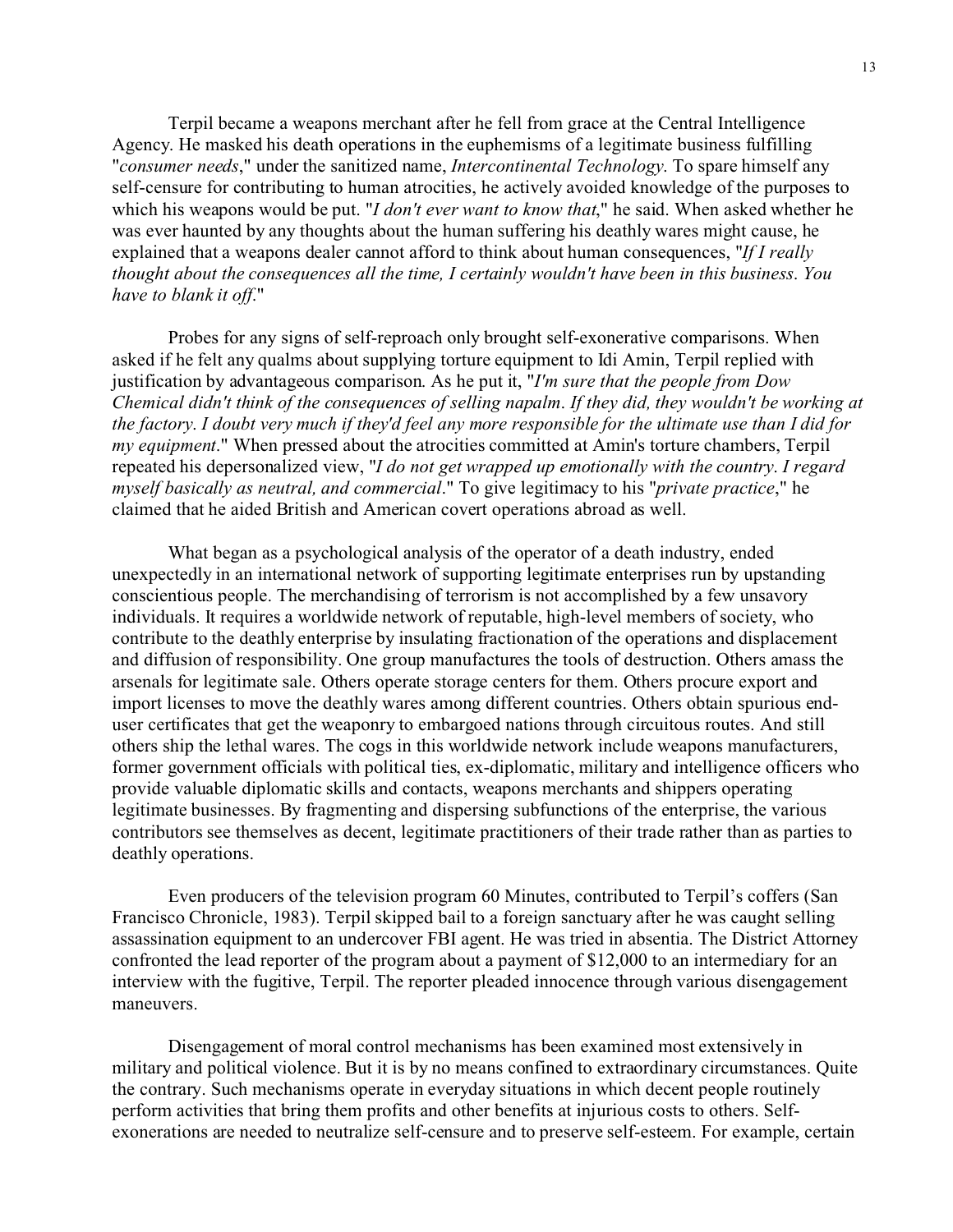industries cause harmful effects on a large scale, either by the nature of their products or the environmental toxification and degradation their operations produce. Disregarding or minimizing injurious consequences, or discrediting the evidence for them is a widely used disengagement practice. For years the tobacco industry, whose products kill more than 400,000 Americans annually (McGinnis & Foege, 1993), disputed the view that nicotine is addictive and that smoking is a major contributor to lung cancer.

The vast supporting cast contributing to the promotion of this deadly product include talented chemists discovering ammonia as a means to increase the nicotine "kick" by speeding the body's absorption of nicotine (Meier, 1998); inventive biotech researchers genetically engineering a tobacco seed that doubles the addictive nicotine content of tobacco plants (Meier, 1998); creative advertisers targeting young age groups with merchandising and advertising schemes depicting smoking as a sign of youthful hipness, modernity, freedom and women's liberation (Dedman, 1998; Lynch & Bonnie, 1994); ingenious officials in a subsidiary of a major tobacco company engaging in an elaborate international cigarette smuggling operation to evade excise taxes (Drew, 1998); popular movie actors agreeing to smoke in their movies for a hefty fee; legislators with bountiful tobacco campaign contributions exempting nicotine from drug legislation even though it is the most addictive substance and passing preemption laws that block states from regulating tobacco products and their advertising (Lynch & Bonnie, 1994; Public Citizen Health Research Group, 1993); United States trade representatives threatening sanctions against countries that erect barriers against the importation of U.S. cigarettes, and even a President firing his head of the Department of Health, Education and Welfare for refusing to back off on the regulation of tobacco products.

Much work remains to be done in analyzing the particular forms that moral disengagement practices take at industry-wide levels and the justificatory exonerations and social arrangements that facilitate their use. As indicated in the above examples and other analyses of industry-wide moral disengagement (Bandura, 1973), injurious corporate practices require a large network of otherwise considerate people doing jobs drawing on their expertise and social influence in the service of a detrimental enterprise through selective moral disengagement. Edmund Burke's aphorism that, "*The only thing necessary for the triumph of evil is for good men to do nothing*," needs a companion adage that, "*The triumph of evil requires a lot of good people doing a bit of it in a morally disengaged way with indifference to the human suffering they collectively cause*."

The gun industry provides another example of moral disengagement in the business arena. As sales for low caliber guns stagnated, the gun industry shifted their production to weapons of increasing lethality (Diaz, 1999; Butterfied, 1999). The new generation of pistols is faster-firing semiautomatics with larger magazines to hold more bullets of higher caliber that magnify their killing power. Victims now suffer more gunshot wounds of greater severity and higher likelihood of death. To protect themselves against being outgunned, the police, in turn, are switching from revolvers to semiautomatic pistols using more lethal ammunition in the deadly escalation. An executive of a shooting trade organization justifies the production change through advantageous comparison with normal business practices that trivialize the lethality of the product (Butterfied, 1999). "*Just like the fashion industry, the firearms industry likes to encourage new products to get people to buy its products*." Through social justification he invests the more deadly weapons with worthy self-protective purposes: "*If the gun has more stopping power, it is a more effective weapon*." Another exonerative device absolves the gun industry of responsibility for the criminal use of the lethal semiautomatic pistols they design and market: "*We design weapons, not for the bad guys, but for the good guys. If criminals happen to get their hands on a gun, it is not the*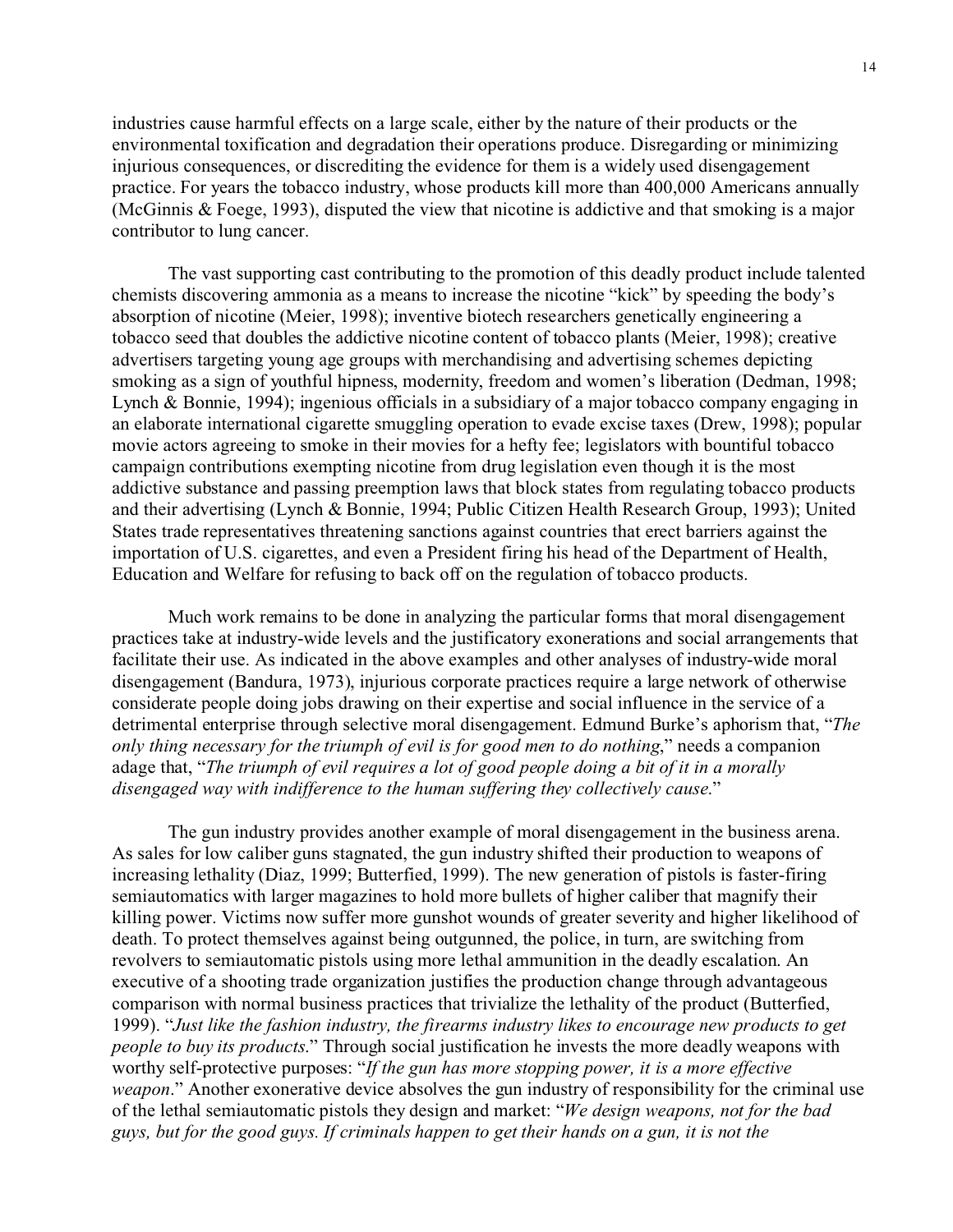*manufacturer's fault. The problem is, you can't design a product and insure who is going to get it*." A law suit for negligent marketing and distribution practices won by New York City against gun manufacturers charged that they oversupply stores in Southern states with lax gun laws, knowing that the weapons will be bought and resold to juveniles and criminals in cities with tough gun laws.

Institutionalized discrimination of devalued subgroups in societies takes a heavy toll on its victims. It requires social justification, attributions of blame, dehumanization, impersonalized agencies to carry out the discriminatory practices, and inattention to the injurious effects they cause. Ideologies of male domination, dehumanization, ascription of blame and distortion of injurious consequences also play a heavy role in sexual abuse of women (Bandura, 1986; Burt, 1980; Sanday, 1997).

### **Development of Moral Disengagement**

Advances in the measurement of moral disengagement hold promise of furthering our understanding of how this aspect of morality develops and influences the courses lives take. Developmental research shows that moral disengagement is already operating even in the early years of life (Bandura, Barbaranelli, Caprara, & Pastorelli, 1996). It contributes to social discordance in ways that are likely to lead down dissocial paths. Figure 7 presents the direct and mediated paths of influence of proclivity for moral disengagement on delinquent conduct (Bandura, et al., 1996). High moral disengagers are less troubled by anticipatory feelings of guilt over injurious conduct, are less prosocial, and prone to ruminate about perceived grievances and vengeful retaliation, all of which are conducive to aggression and antisocial conduct. The higher the moral disengagement and the weaker the perceived self-efficacy to resist peer pressure for transgressive activities, the heavier the involvement in antisocial conduct (Kwak & Bandura, 1998). Gender differences in moral disengagement do not exist in the earlier years. But before long, boys become more facile moral disengagers than do girls.

> Insert Figure 8 about here ---------------------------------

---------------------------------

Moral development is typically studied in terms of abstract principles of morality. Adolescents who differ in delinquent conduct, do not necessarily differ in abstract moral values. Most everyone is virtuous at the abstract level. Amorphous abstractions obscure the dynamic processes governing the selective disengagement of moral self-sanctions. It is in the ease of moral disengagement under the conditionals of life that the differences lie. Among adolescents, facile moral disengagers display higher levels of violence, theft, and other forms of antisocial conduct, than those who bring moral self-sanctions to bear on their conduct (Elliott & Rhinehart, 1995). Proneness to moral disengagement predicts both felony and misdemeanor assaults and thefts regardless of age, sex, race, religious affiliation and social class. This predictive generality attests to the pervading role of self-regulatory mechanisms in detrimental conduct. Moral engagement against destructive means can be enhanced in children by peer modeling and espousal of peaceable solutions to human conflicts (McAlister, Barroro, Peters, Ama, & Kelder, 1998).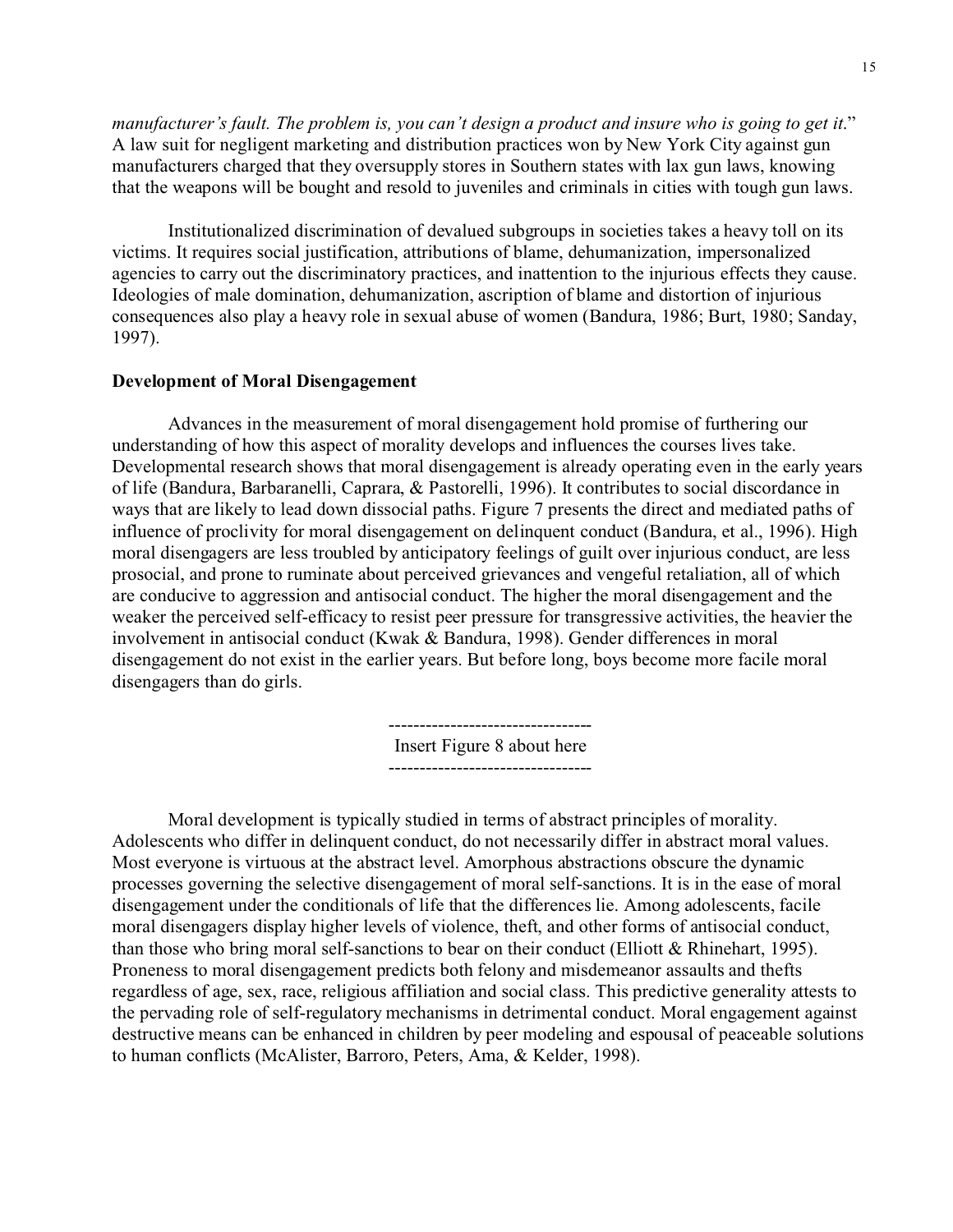### **Interplay of Personal and Social Sanctions**

The self-regulation of morality is not entirely an intrapsychic matter as rationalists might lead one to believe. People do not operate as autonomous moral agents impervious to the social realities in which they are immersed. Moral agency is socially situated and exercised in particularized ways depending on the life conditions under which people transact their affairs. Social cognitive theory, therefore, adopts an interactionist perspective to morality. Moral actions are the products of the reciprocal interplay of personal and social influences. Conflicts arise between self sanctions and social sanctions when individuals are socially punished for courses of action they regard as right and just. Principled dissenters and nonconformists often find themselves in this predicament. Some sacrifice their welfare for their convictions. People also commonly experience conflicts in which they are socially pressured to engage in conduct that violates their moral standards. Responses to such moral dilemmas are determined by the relative strength of self sanctions and social sanctions and the conditional application of moral standards.

Sociostructural theories and psychological theories are often regarded as rival conceptions of human behavior or as representing different levels of causation. Human behavior cannot be fully understood solely in terms of social structural factors or psychological factors. A full understanding requires an integrated perspective in which social influences operate through psychological mechanisms to produce behavior effects (Bandura, 1997). Some of the moral disengagement practices, such as diffusion and displacement of responsibility, are rooted in the organizational and authority structures of societal systems. The ideological orientations of societies shape the form of moral justifications, sanction detrimental practices and influence which members of society tend to be cast into devalued groups. These sociostructural practices create conditions conducive to moral disengagement. But people are producers as well as products of social systems. Social structures—which are devised to organize, guide, and regulate human affairs—are created by human activity. Moreover, within the rule structures, there is personal variation in their interpretation, adoption, enforcement, circumvention or active opposition (Burus & Dietz, in press).

As noted above, social cognitive theory avoids a dualism between social structure and personal agency (Bandura, 1986, 1997). Sociostructural influences affect action via self-regulatory mechanisms operating through a set of subfunctions. Neither situational imperatives (Milgram, 1974) nor vile dispositions (Gillespie, 1971) provide a wholly adequate explanation of human malevolence. In social cognitive theory, both sociostructural and personal determinants operate interdependently within a unified causal structure in the perpetration of inhumanities. Unusual forms of malevolence are typically the product of a unique interplay of personal, behavioral and environmental influences.

#### *Concluding Remarks*

The massive threats to human welfare stem mainly from deliberate acts of principle rather than from unrestrained acts of impulse. In the insightful words of C. P. Snow, "*More hideous crimes have been committed in the name of obedience than in the name of rebellion*." Ideological resort to destructiveness is of greatest social concern but, ironically, it is the most ignored in psychological analyses of people's inhumanities toward each other. Given the many psychological devices for disengaging moral control, societies cannot rely entirely on individuals to deter human cruelty. Civilized life requires, in addition to humane personal codes, effective social safeguards against the misuse of power for exploitive and destructive purposes.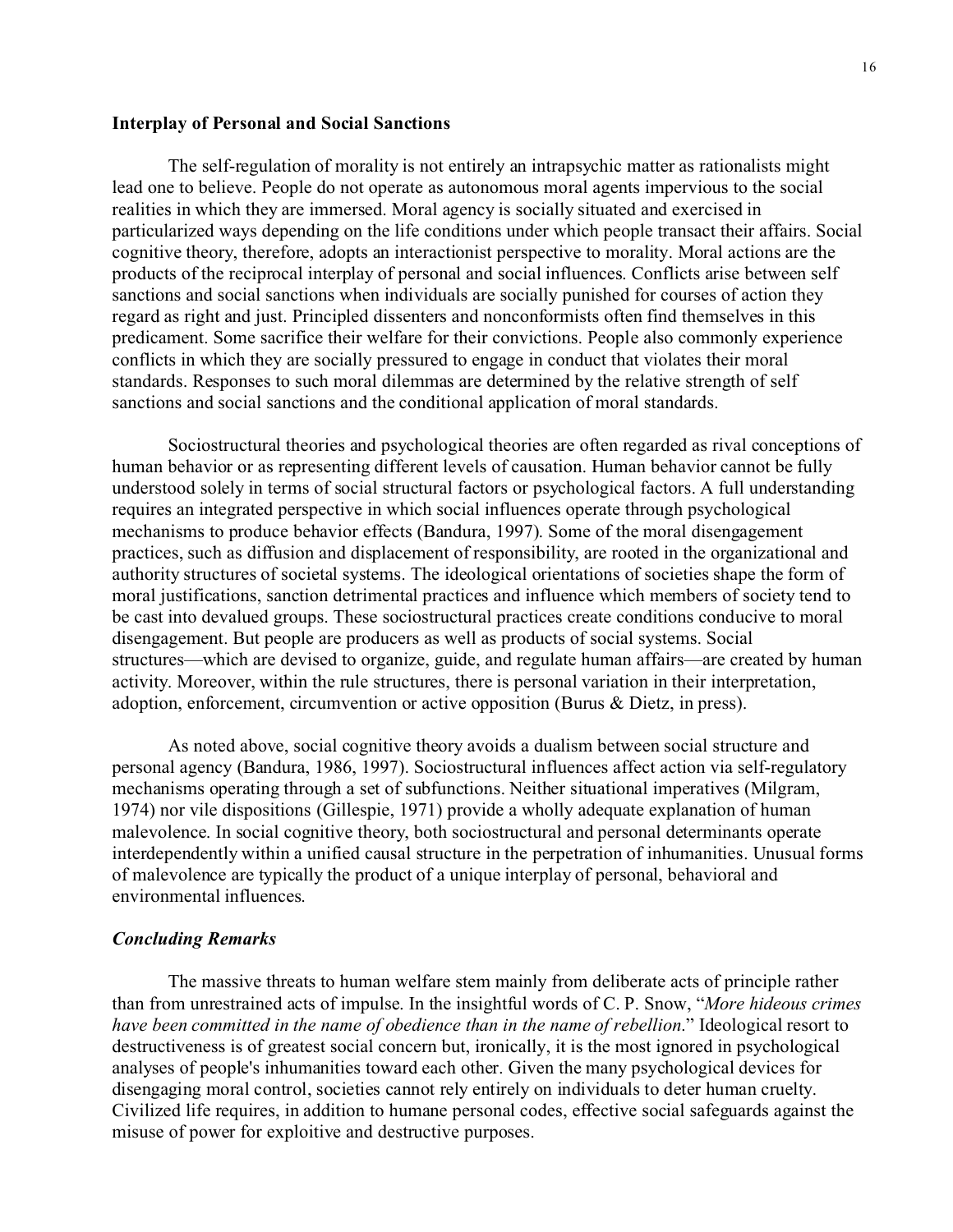Monolithic sociopolitical systems that exercise tight control over institutional and communications systems can wield greater power of moral disengagement than pluralistic systems that represent diverse perspectives, interests and concerns. Political diversity and institutional protection of dissent allow challenges to suspect moral appeals. Healthy skepticism toward moral pretensions put a further check on the misuse of morality for inhumane purposes. Limited public access to the media has been a major obstacle to reciprocal influence on detrimental social policies and practices. The evolving telecommunications technologies are transforming the mode of sociopolitical influence (Bandura, 1997). Interactive communication through the Internet provides vast opportunities for participatory debates that transcend time, place and national boundaries about issues of social concern. Mobilization of collective influence against injurious social policies via the Internet can be swift, wide reaching and free of monopolistic social control. Internet freelancers can, of course, use this unfettered political forum to mobilize support for detrimental social practices as well as for humane ones. Some of the efforts at change must be directed at institutional practices that insulate the higher echelons from accountability for the detrimental policies over which they preside. Discourses that cloak inhumane activities in sanitizing language should be stripped of their euphemistic cover. Some of the moral disengagement is in the service of profit rather than political purposes. Corporate practices that have injurious human effects must be monitored, subjected to negative sanctions, and widely publicized to enlist the public support needed to change them. Regardless of whether inhumane practices are institutional, organizational or individual, it should be made difficult for people to remove humanity from their conduct.

#### **References**

- Andrus, B. C. (1969). *The infamous of Nuremberg*. London: Fravin.
- Bandura, A. (1973). *Aggression: A social learning analysis*. Englewood Cliffs, NJ: Prentice-Hall.
- Bandura, A. (1986). *Social foundations of thought and action: A social cognitive theory*. Englewood Cliffs, NJ: Prentice-Hall.
- Bandura, A. (1991). Social cognitive theory of moral thought and action. In W. M. Kurtines & J. L. Gewirtz (Eds.), *Handbook of moral behavior and development: Theory, research and applications* (Vol. 1, pp. 71-129). Hillsdale, NJ: Erlbaum, 1990.
- Bandura, A. (1992). Social cognitive theory of social referencing. In S. Feinman (Ed.), *Social referencing and the social construction of reality in infancy* (pp. 175-208). New York: Plenum.
- Bandura, A. (1997). *Self-efficacy: The exercise of control*. New York: Freeman.
- Bandura, A., C. Barbaranelli, G. V. Caprara, & C. Pastorelli (1996). Mechanisms of moral disengagement in the exercise of moral agency. *Journal of Personality and Social Psychology, 71,* 364-374.
- Bandura, A, Underwood, B., & Fromson, M. E. (1975). Disinhibition of aggression through diffusion of responsibility and dehumanization of victims. *Journal of Research in Personality, 9*, 253-269.
- Bernard, V., Ottenberg, P., & Redl, F. (1965). Dehumanization: A composite psychological defense in relation to modern war. In M. Schwebel (Ed.), *Behavioral science and human survival* (pp. 64-82). Palo Alto, CA: Science and Behavior Books.
- Bollinger, D. (1982). *Language: The loaded weapon*. London: Longman.
- Burt, M. R. (1980). Cultural myths and support for rape. *Journal of Personality and Social Psychology, 38*, 217-230.
- Burus, T. R., & Dietz, T. (in press). Human agency and evolutionary processes: Institutional dynamics and social revolution. In B. Wittrock (Ed.), *Agency in social theory*. Thousand Oaks, CA: Sage.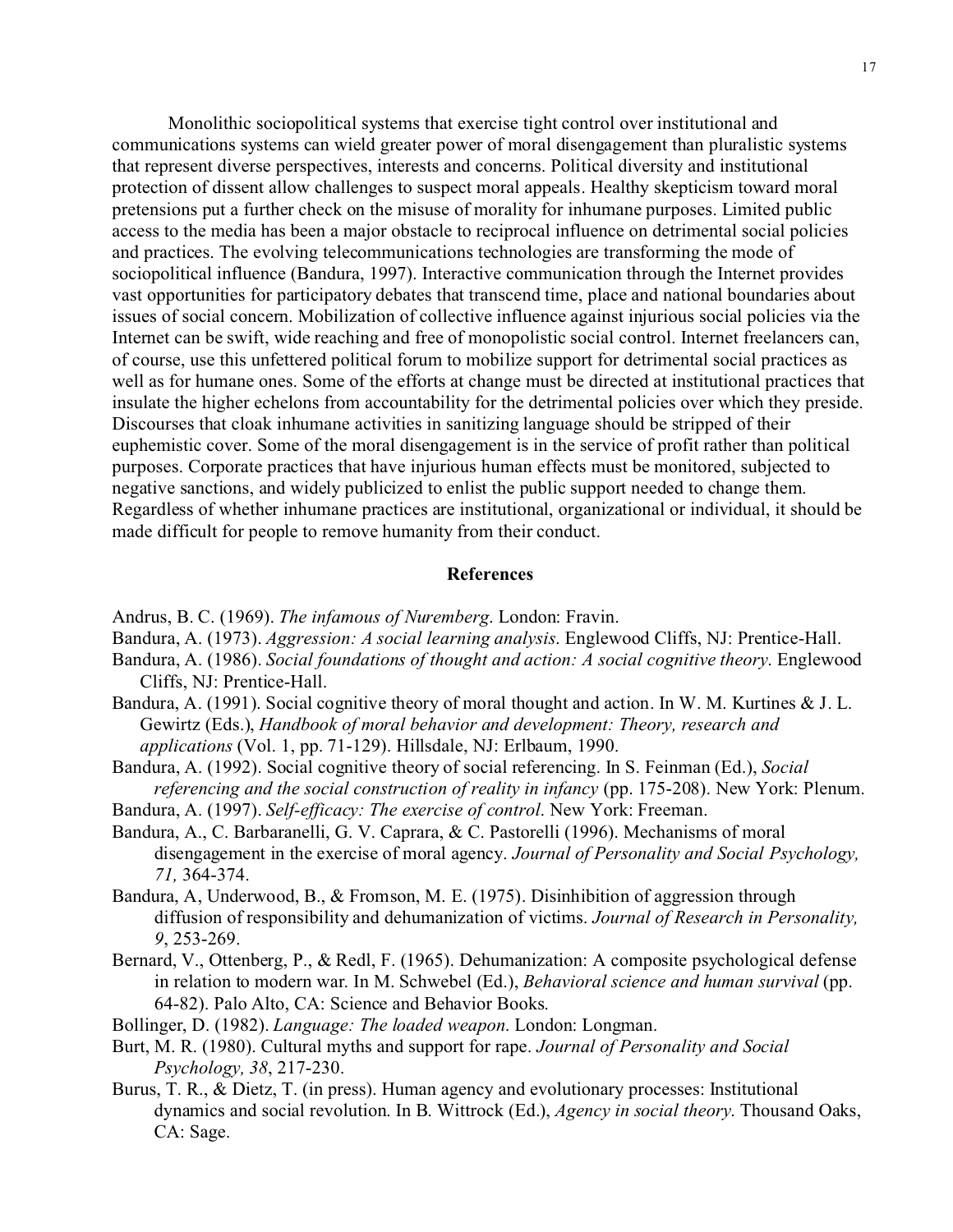- Butterfied, M. (1999, February 14). To rejuvenate gun sales, critics say, industry started making more powerful pistols. *New York Times: International*, p. 16.
- Cohen, D. & Nisbett, R. E. (1994). Self-protection and the culture of honor: Explaining Southern violence. Special Issue: The self and the collective. *Personality and Social Psychology Bulletin, 20*, 551-567.
- Dedman, B. (1998, March 3). Executive says he's uncertain about tobacco harm. *New York Times*, p. A16.
- Diaz, T. (1999). *Making a killing: The business of guns in America*. New York: New Press.
- Diener, E. (1977). Deindividuation: Causes and consequences. *Social Behavior and Personality, 5,* 143-156.
- Diener, E., Dineen, J., Endresen, K., Beaman, A. L., & Fraser, S. C. (1975). Effects of altered responsibility, cognitive set, and modeling on physical aggression and deindividuation. *Journal of Personality and Social Psychology, 31*, 328-337.
- Drew, C. (1998, December 23). RJR subsidiary pleads guilty to smuggling. *New York Times*, p. A1.
- Elliott, D. S., & Rhinehart, M. (1995). *Moral disengagement, delinquent peers and delinquent behavior.* Unpublished manuscript, Institute of Behavioral Science, University of Colorado.
- Gabor, T. (1994). *Everybody does it: Crime by the public*. Toronto: University of Toronto Press.
- Gambino, R. (1973, November-December). Watergate lingo: A language of non-responsibility. *Freedom at Issue*, (No. 22), 7-9, 15-17.
- Gibson, J. T., & Haritos-Fatouros, M. (1986, November). The education of a torturer. *Psychology Today,* 50-58.
- Gillespie, W. H. (1971). Aggression and instinct theory. *International Journal of Psycho-analysis, 52*, 155-160.
- Gilovich, T. (1981). Seeing the past in the present: The effect of associations to familiar events on judgments and decisions. *Journal of Personality and Social Psychology, 40*, 797-808.
- Goldhagen, D. J. (1996). *Hitler's willing executioners: Ordinary Germans and the holocaust*. New York: Knopf.
- Hallie, P. P. (1971). Justification and rebellion. In N. Sanford, & C. Comstock (eds.), *Sanctions for evil* (pp. 247-263). San Francisco: Jossey-Bass.
- Haney, C. (1997). Violence and the capital jury: Mechanisms of moral disengagement and the impulse to condemn to death. *Stanford Law Review, 49*, 1447-1486.
- Haney, C., Banks W. C., Zimbardo, P. G. (1973). Interpersonal dynamics in a simulated prison. *International Journal of Criminology & Penology, 1*, 69-97.
- Ivie, R. L. (1980). Images of savagery in American justifications for war. *Communication Monographs, 47,* 270-294.
- Keen, S. (1986). *Faces of the enemy*. San Francisco: Harper & Row.
- Kelman, H. C. (1973). Violence without moral restraint: Reflections on the dehumanization of victims and victimizers. *Journal of Social Issues, 29*, 25-61.
- Kelman, H. C., & Hamilton, V. L. (1989). *Crimes of obedience: Toward a social psychology of authority and responsibility*. New Haven, CT: Yale University Press.
- Kilham, W., & Mann, L. (1974). Level of destructive obedience as a function of transmitter and executant roles in the Milgram obedience paradigm. *Journal of Personality and Social Psychology, 29*, 696-702.
- Kipnis, D. (1974). The powerholders. In J. T. Tedeschi (Ed.), *Perspectives on social power* (pp. 82- 122). Chicago: Aldine.
- Kramer, M. (1990). The moral logic of Hizballah. In W. Reich (Ed.), *Origins of terrorism: Psychologies, ideologies, theologies, states of mind* (pp. 131-157). Cambridge: Cambridge University Press.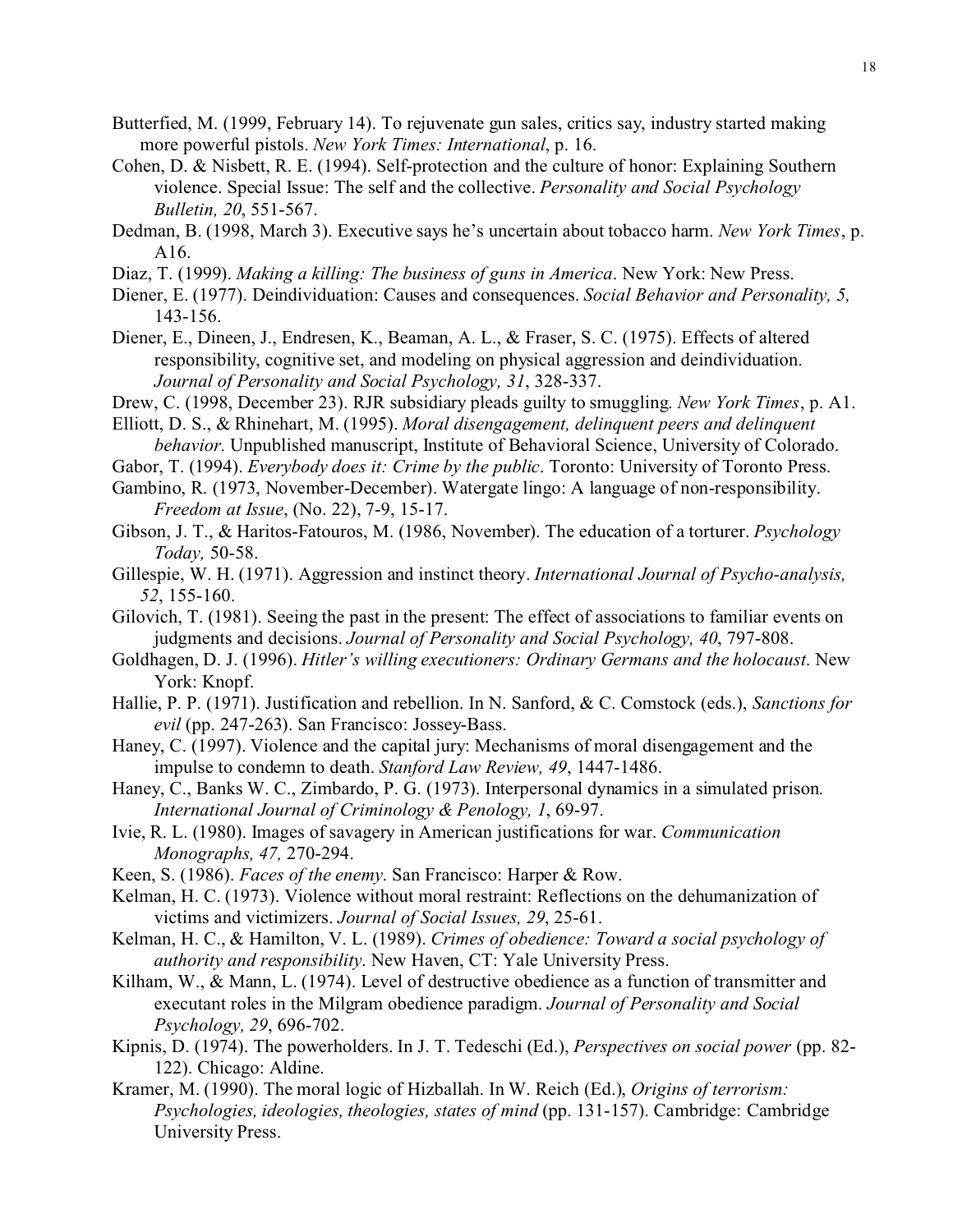- Kwak, K., & Bandura, A. (1998). *Role of perceived self-efficacy and moral disengagement in antisocial conduct*. Manuscript, Osan College, Seoul, Korea.
- Lerner, M. J., & Miller, D. T. (1978). Just world research and the attribution process: Looking back and ahead. *Psychological Bulletin, 85*, 1030-1051.
- Levi, P. (1987). *The drowned and the saved*. New York: Summit Books.
- Lynch, B. S., & Bonnie, R. J. (Eds.)(1994). *Growing up tobacco free: Preventing nicotine addiction in children and youths*. Washington, DC: National Academy Press.
- March, J. G. (1982). Theories of choice and making decisions. *Transaction: Social Science and Modern Society, 20*, 29-39.
- McAlister, A. L., Barroro, C., Peters, R. J., Ama, E., & Kelder, S. (1998). *Right to kill? Promoting moral disengagement in a quasi-experimental pilot study*. Unpublished manuscript, University of Texas Health Science Center, Houston, TX.
- McGinnis, J. M., & Foege, W. H. (1993). Actual causes of death in the United States. *Journal of the American Medical Association, 270*, 2207-2212.
- McHugo, G. J., Smith, C. A., & Lanzetta, J. T. (1982). The structure of self-reports of emotional responses to film segments. *Motivation and Emotion, 6,* 365-385.
- Meier, B. (1998, January 8). U.S. brings its first charges in the tobacco investigation. *New York Times,* p. A17.
- Meier, B. (1998, January 15). Files of R. J. Reynolds tobacco show effort on youths. *New York Times*, p. A10.
- Meier, B. (1998, February 23). Cigarette maker manipulated nicotine, its records suggest. *New York Times*, p. l, A16.
- Milgram S. (1974). *Obedience to authority: An experimental view*. New York: Harper & Row.
- Nisbett, R., & Ross, L. (1980). *Human inference: Strategies and shortcomings of social judgment*. Englewood Cliffs, NJ: Prentice-Hall.
- Oliner, S. P., & Oliner, P. M. (1988). *The altruistic personality*. New York: Free Press.
- Public Citizen Health Research Group (1993). The influence of tobacco money on the U.S. Congress. *Health Letter, 9,* (No. 11). 1-7.
- Rapoport, D. C., & Alexander, Y. (Eds.), (1982*). The morality of terrorism: Religious and secular justification*. Elmsford, NY: Pergamon Press.
- Reich, W. (Ed.), (1990). *Origins of terrorism: Psychologies, ideologies, theologies, states of mind*. Cambridge, England: Cambridge University Press.
- Rorty, A. O. (1993). What it takes to be good. In G. Noam, & T. E. Wren (eds.), *The moral self* (pp. 28-55). Cambridge, MA: The MIT Press.
- Sanday, P. R. (1997). The socio-cultural context of rape: A cross-cultural study. In L. L. O'Toole & J. R. Schiffman (Eds.), *Gender violence: Interdisciplinary perspectives* (pp. 52-66). New York: New York University Press.
- *San Francisco Chronicle*. (1983, September 22). CBS reportedly paid 2 fugitives.
- Skeyhill, T. (Ed.). (1928). *Sergeant York: His own life story and war diary*. Garden City, NY: Doubleday, Doran.
- Sprinzak, E. (1986, September). *Fundamentalism, terrorism, and democracy: The case of the Gush Emunim underground*. Paper presented at the Woodrow Wilson Center, Washington, D.C.
- Sprinzak, E. (1990). The psychopolitical formation of extemem left terrorism in a democracy: The case of the Weathermen. In W. Reich (Ed.), *Origins of terrorism: Psychologies, ideologies, theologies, states of mind* (pp. 65-85). Cambridge, England: Cambridge University Press.
- Stein, A. (1988). *Quiet heroes*. Toronto: Lester & Orpen Dennys.
- Thomas, A. (1982). *Frank Terpil: Confessions of a dangerous man* [Film]. New York: Studio Film & Tape, Inc.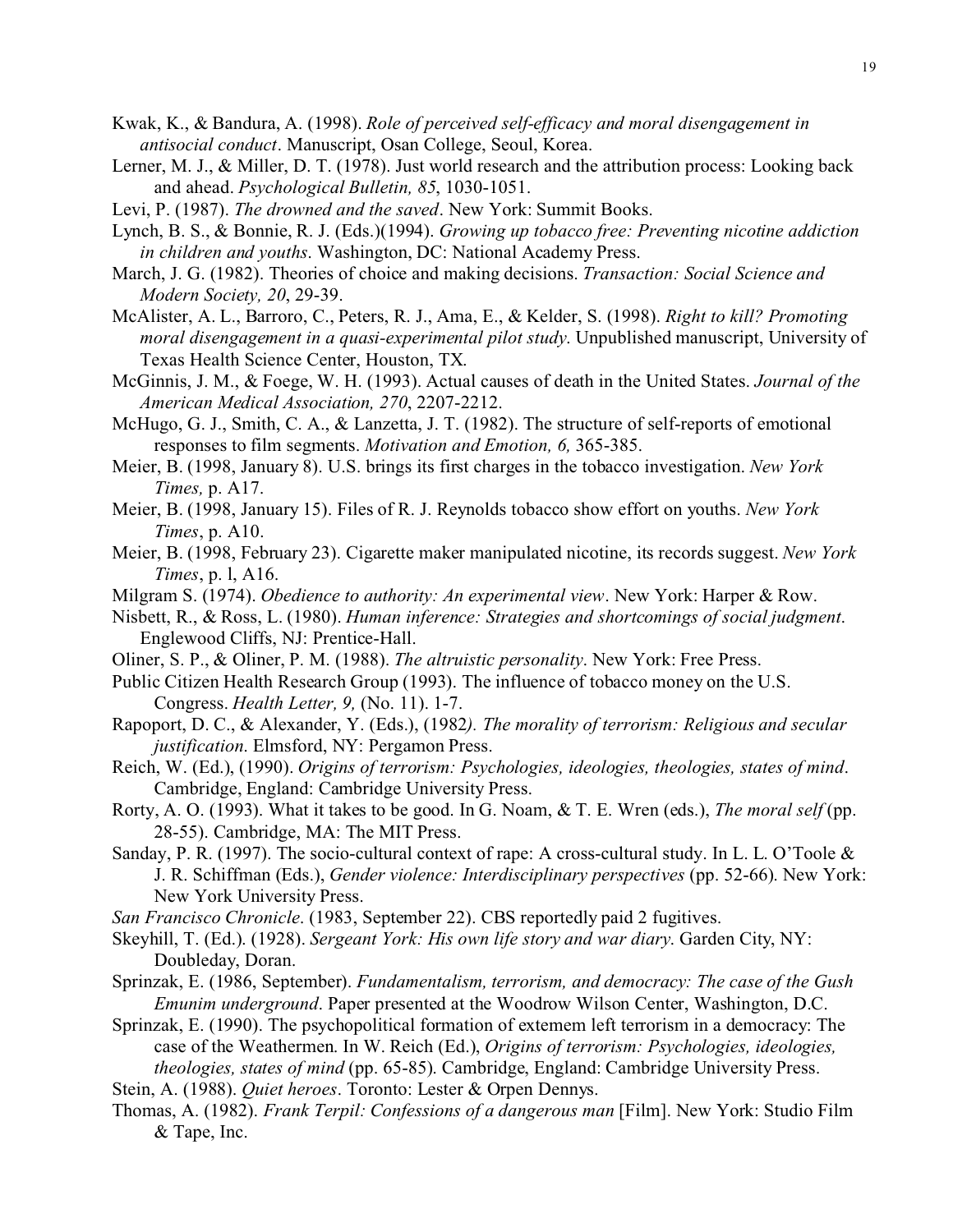- Tilker, H. A. (1970). Socially responsible behavior as a function of observer responsibility and victim feedback. *Journal of Personality and Social Psychology, 14*, 95-100.
- Zganjar, L. (1998, March 5). Forgotten hero of Mai Lai to be honored after 30 years. *San Francisco Chronicle*, p. A9.
- Zimbardo, P. G. (1995). The psychology of evil: A situationist perspective on recruiting good people to engage in anti-social acts. *Research in Social Psychology, 11*, 125-133.

## *Footnote*

Correspondence concerning this article should be addressed to Albert Bandura, Department of Psychology, Stanford University, Stanford, California, 94305-2130. Preparation of this chapter was supported by grants from the Grant Foundation and the Spencer Foundation.

A major portion of this article was presented as the Karen Stone Memorial Lecture, Harvard University, 1996. Some sections of this article include revised, updated and expanded material from the book, *Social Foundations of Thought and Action: A social Cognitive Theory*, 1986, Prentice-Hall, and the chapter, Mechanisms of Moral Disengagement, in W. Reich (Ed.), *Origins of Terrorism: Psychologies, ideologies, theologies, states of mind*, 1990, Cambridge University Press.